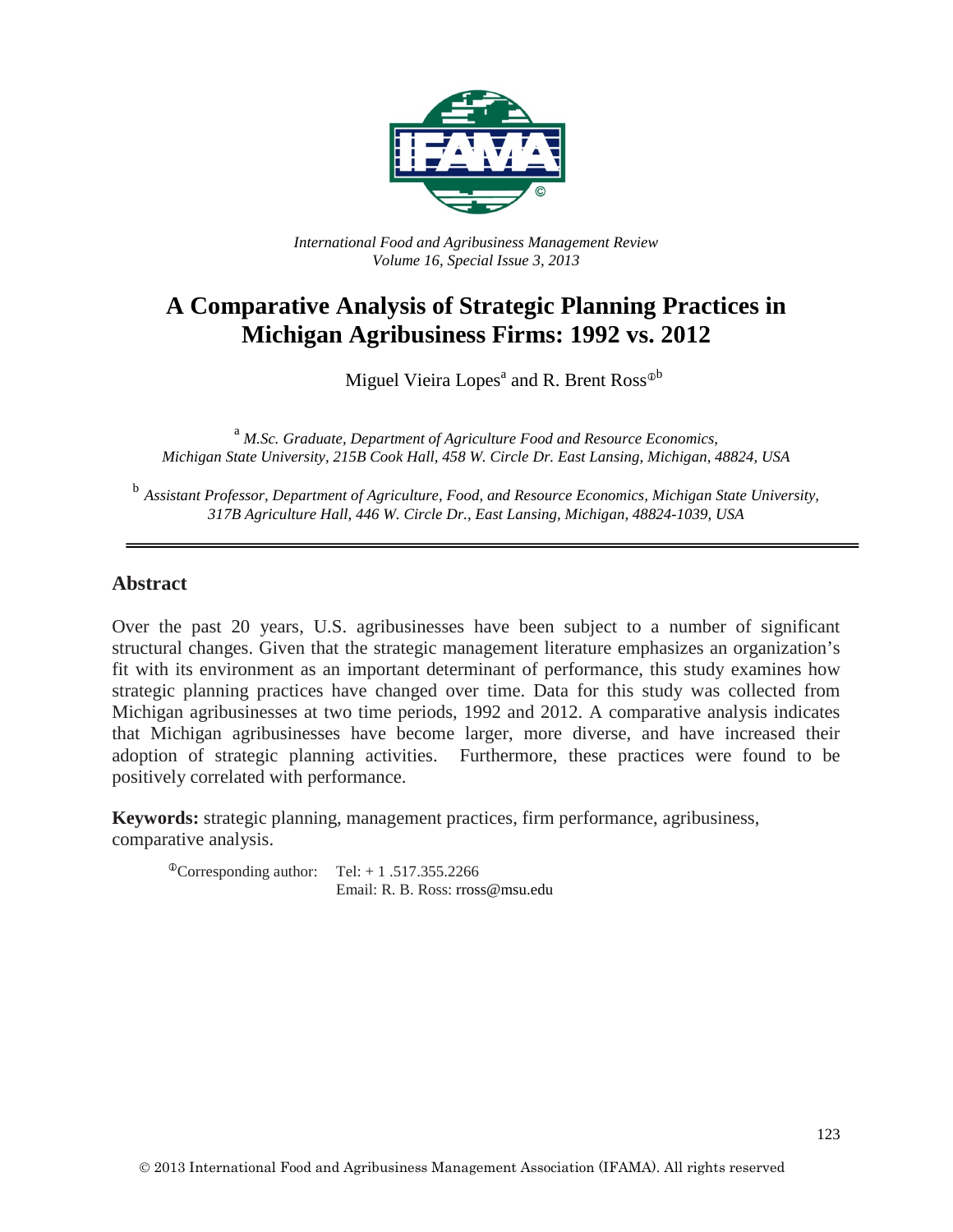# **Introduction**

U.S. agribusinesses face a competitive environment that is often characterized as more uncertain, with more complex relationships and fiercer competition than just 20 years ago (Ross and Westgren 2009, Ross et al. 2013). Boehlje (1999) and Boehlje et al. (2011) identify several specific changes that have transformed the agribusiness and economic environment during this period. For one, Boehlje (1999) illustrates how tightly aligned value chains, rather than a single firm or economic agent, have become the focal point for successful business activities and transactions. There has also been a change in the type of products produced by the agribusiness sector. As Boehlje (1999) illustrates, the sector now focuses on the "biological manufacturing" of products with specific attributes that are tailored to end-user preferences in contrast to the production processing of commodity products. Both these changes in the industrial organization of agriculture production favor the establishment of higher concentration levels in each of the different industry segments, which deeply influence the way agribusiness organizations behave and interact.

More recently, Boehlje et al. (2011) also describe how "formerly distinct value chains are becoming increasingly interlinked and interdependent". As a result of this convergence firms that did not traditionally interact with each other are now becoming partners and/or new competitors. Examples of this convergence can be seen by the demand for agricultural products from companies in the food, energy, and/or industrial sectors of the economy. Similarly, agribusiness firms are often present in more than one input market, and are developing portfolios of synergistic products and services that support an active cross-selling strategy in an attempt to develop a competitive advantage (Freedonia Group 2012). Some of the results of the industry changes described above as well as other changes in the general business environment in which U.S. agribusiness firms operate are reflected in Table 1.

|                                    | 1992        | 2012           |
|------------------------------------|-------------|----------------|
| Commodity Price Index (2005=100)   | 54.93       | 187.19         |
| Corn $(\frac{5}{bu})$              | 2.30        | 6.73           |
| Soybeans $(\frac{6}{bu})$          | 5.61        | 13.9           |
| Milk $(\frac{C}{x})$               | 9.71        | 16.7           |
| Use of Production Contracts (Hogs) | 3%          | $>66\%$ (2004) |
| % of Crop GM-seed                  |             |                |
| Corn                               | 0%          | 88%            |
| Soybean                            | $0\%$       | 93%            |
| Ag Land Values MI $(\frac{5}{ac})$ | 1,106       | 3,850          |
| GDP (\$ Billion)                   | 8.28        | 53.19 (2011)   |
| <b>Agriculture Contribution</b>    | 2%          | $1\%$          |
| <b>Interest Rates (LIBOR)</b>      | 4.248%      | 0.862%         |
| S&P 500                            | 435.71      | 1379.85        |
| U.S. Unemployment Rate (Michigan)  | 7.5% (8.9%) | 8.9% (9.3%)    |

**Table 1:** Comparison of Competitive Environment for U.S. Agribusinesses in 1992 vs. 2012.

2013 International Food and Agribusiness Management Association (IFAMA). All rights reserved.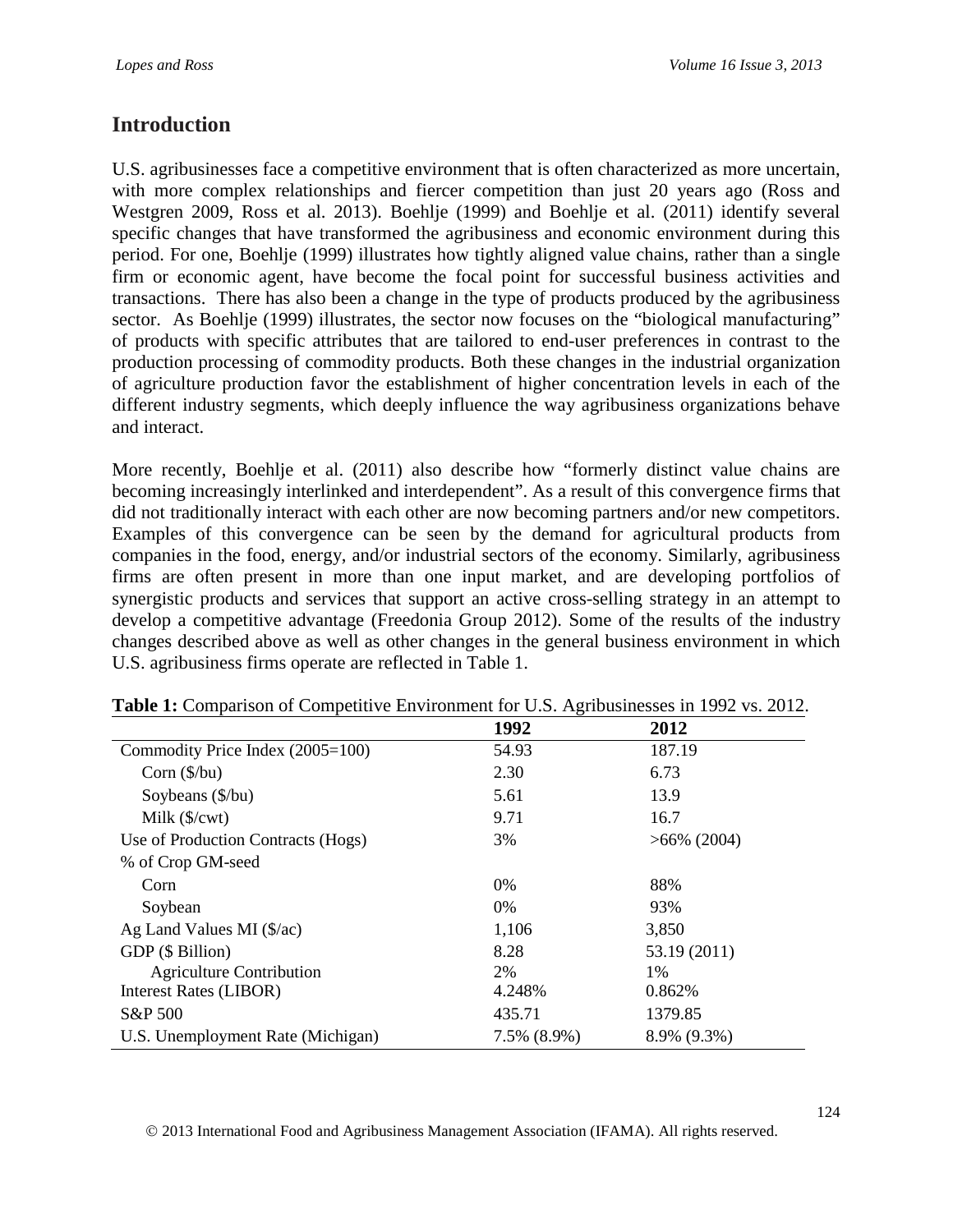While the environment described above may well provide agribusiness firms with abundant opportunities for entrepreneurial behavior (Ross and Westgren 2009), it is also true that increased uncertainty and complexity is likely to have placed considerable strain on agribusiness strategic planning activities. Increased frequency of market shifts and/or production shocks make forecasts quickly obsolete and the greater magnitude and diversity of business relationships make "back-of-the-envelope" planning inadequate. As such, we might expect agribusiness firms to change their strategic planning practices.

In this paper, we explore how the strategic planning practices employed by U.S. agribusiness firms have changed over time. Specifically, we conduct a comparative analysis with data collected from two surveys conducted with Michigan agribusinesses in [1](#page-2-0)992 and  $2012<sup>1</sup>$  to identify changes in the following areas:

- What planning practices do agribusinesses use in order to make strategic decisions?
- What effect do strategic planning practices have on firm performance?
- What expectations do agribusiness firms have for performance and strategic management activities in the future?

The paper is organized as follows. In the next section, we highlight relevant strategic planning literature with a particular focus on the strategic planning in agribusiness firms and the effect of strategic planning on performance. This is followed by a description of the data and the comparative analysis methodology used in this study. The results of the analysis are then presented and discussed. It is expected that both agribusiness managers and industry scholars will benefit from this study. This study will provide agribusiness managers with key benchmarking data, insights about the future intentions and expectations of other agribusiness, as well as a general understanding of the payoff of various strategic planning activities. For agribusiness scholars, this study represents one of the few attempts to understand how the strategic planning activities of U.S. agribusinesses have changed over time.

# **Theoretical Background**

The concept of strategy and the need for strategic planning was first introduced into the management literature in the mid  $20<sup>th</sup>$  century (Ansoff 1965; Chandler 1962; Mintzberg et al. 1998; Selznick 1957). Scholarship in this area has focused on understanding the underlying motivations and processes that are used to organize and construct the system of activities that are observed in firms. Furthermore, research in this area has been interested in *which* activities allow firms to create value and outperform other firms over the long-term (i.e. sustainable value creation).

<span id="page-2-0"></span> $<sup>1</sup>$  Both the 1992 and 2012 surveys were conducted in collaboration with the Michigan Agribusiness Association</sup> (MABA).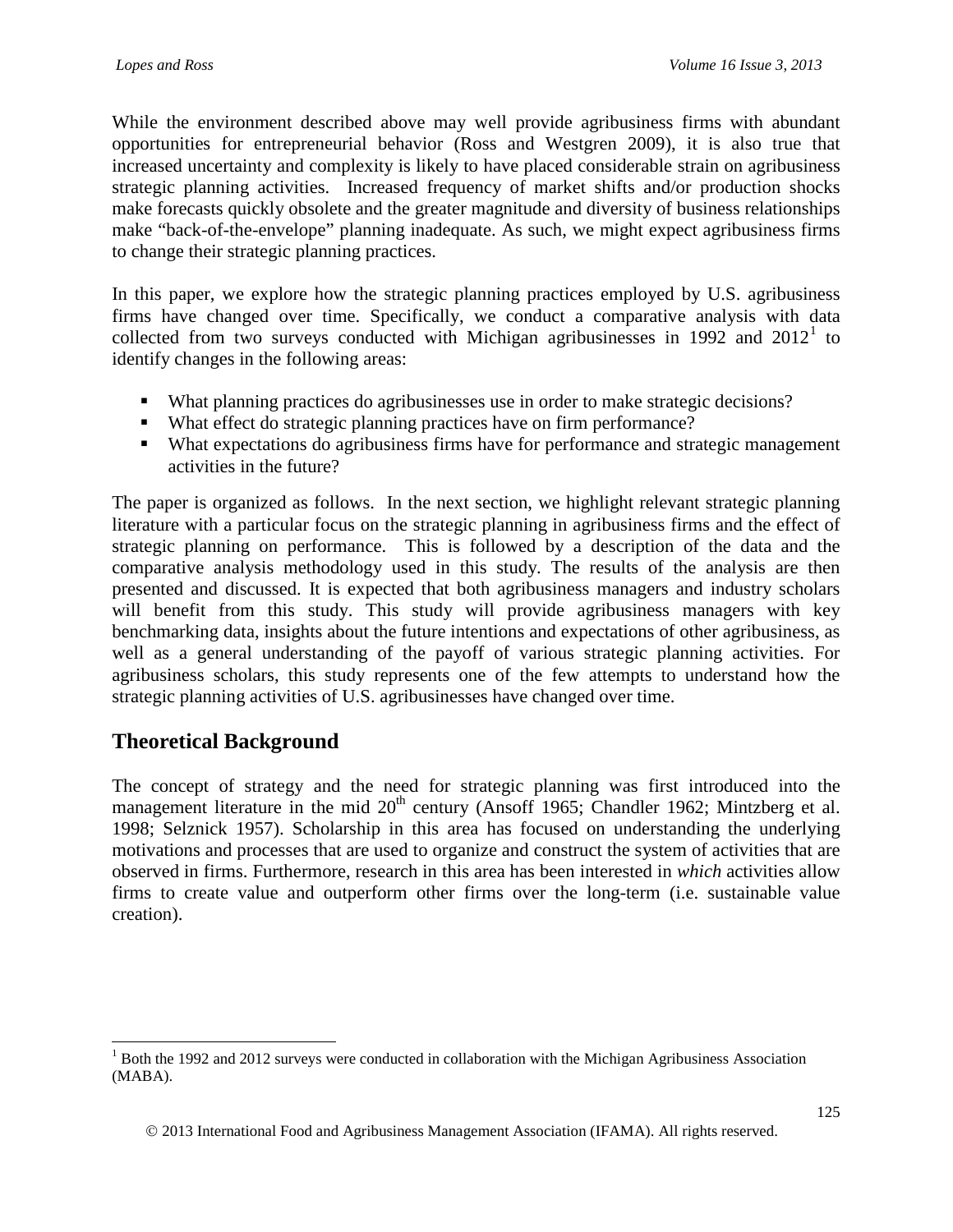### *The Strategic Planning Process in the U.S. Agribusiness Industry*

The strategic management process is typically comprised on two fundamental components: a strategic analysis and strategy formulation. Using tools and concepts such as SWOT analysis (Learned et al. 1969), five forces model (Porter 1979) and/or value chain analysis (Porter 1985), a strategic analysis is used to provide an assessment of a firm's current performance, its underlying resources and capabilities and of its business environment (Morgan 2007). This assessment is consistent with two of the dominant theories in the strategic management literature: the resource-based view of the firm and contingency theory. The resource-based view of the firm postulates that firms with resources and capabilities that are valuable, rare, costly to imitate will gain a sustainable competitive advantage in the marketplace and outperform rival firms (Barney 1991; Barney 2007; Wernerfelt 1984). Alternatively, contingency theory emphasizes that firm performance is a result of the effectiveness of a firm's *fit* or alignment with its business environment or situation (Donaldson 2001, Morgan 2007). An in-depth understanding of both the internal and external drivers of firm performance is seen as essential for developing a successful strategic plan.

This study, however, focuses primary on the planning or formulation phase of the strategic management process. Porter (1996) argues that a strategy is a system of activities that work together in a reinforcing way to achieve superior performance. What activities, therefore, are important for formulating a successful strategy? Eden and Ackerman, in their 1998 book *Making Strategy*, start by defining the concept of *emergent strategizing*, which is the term they use for the general patterns that emerge from organizations and, whether they realize it or not, represents their strategic direction. This concept is important because it states that even firms that do not perform any formal activities of strategic planning have some general strategically driven direction. These authors present a framework for strategy making as a JOURNEY: **JO**int **U**nderstanding (of all the stakeholders about the strategic direction), **R**eflecting (about the firm's distinctive competencies and how well they support the strategy and aspirations), and **NE**gotiating strateg**Y** (in order to reach an agreement about the aspirations so that they are feasible but still inspirational, monitor the implementation and agree on a draft of strategic intent and direction). Whether or not firms use this planning model, this view of involving all stakeholders and considering the firm's and the surrounding characteristics before establishing the strategy for the firm is an important consideration for the process.

Regarding the relationship between strategic planning and performance, several studies have found a positive relationship between performance and the firm's planning activities (Thune and House 1970, Rhyne, 1987). However, a meta-analysis of this relationship conducted by Boyd (1991) found only mixed results with some studies reporting either no effect or small negative effects between strategic planning activities and performance.

To determine whether a relationship between strategic planning and performance exists in the agribusiness context is of significant importance, as the planning activities, and the strategy implementation that follows, usually signify incurring high non-operational costs. Studying the California processing tomato industry, Baker and Leidecker (2001) found support of this positive relationship in their sample and time period. Their research showed that the use of strategic planning tools had a strong relationship with the firm's ROA. In particular, three specific tools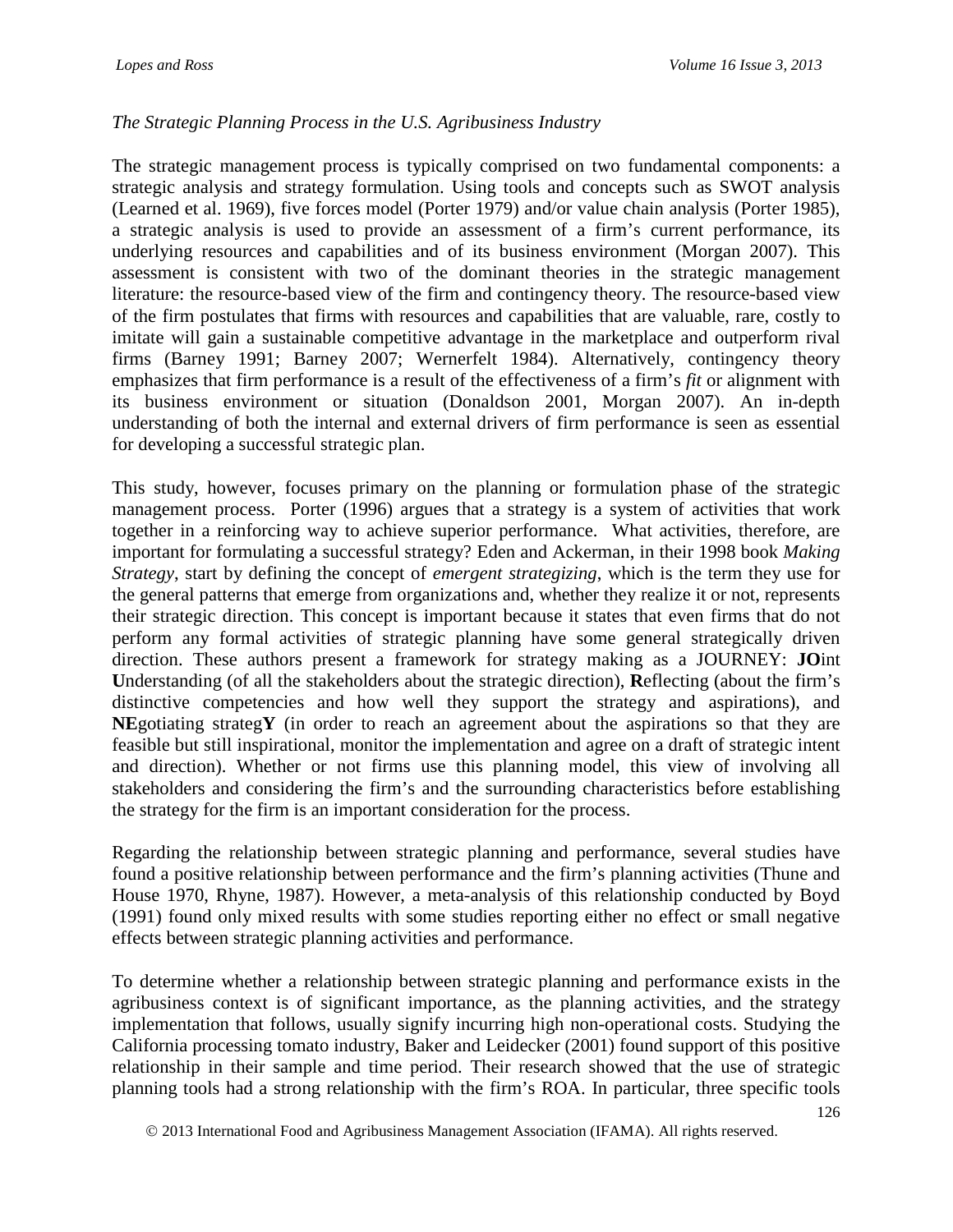including the use of a mission statement, long-term goals and ongoing evaluation were found to have a strong relationship with profitability. To our knowledge, however, few studies have examined the role of strategic planning over time.

# **Methodology**

The data for this study was collected from a survey of firm-level management practices and performance of Michigan agribusiness firms. In particular, firms were sampled from the membership of the Michigan Agribusiness Association (MABA), which represents approximately 95% of the Michigan agribusiness firms (J. Byrum, personal communication, July 2012). Firms are sampled from Michigan agribusiness industry for two reasons. First, this industry is characterized by a wide diversity of firms, dealing in different products ranging from inputs like seed, fertilizer and agro-chemicals, to farm machinery and petroleum products; and services, ranging from chemical application to marketing services, like commodity warehousing and trading or hedging mechanisms. Second, Peterson (1995) conducted a survey of the same population in 1992. The availability of data on the strategic planning practices of agribusiness firms 20 years ago offers us a unique opportunity to explore how agribusiness firms have changed over time both with respect to demographic characteristics and their strategic planning behavior.

As mentioned above, the data for this study was collected at two different time periods, 1992 and 2012. To maintain the comparability of the two datasets, these surveys focus solely on Michigan-based agribusiness firms and where possible, the integrity of survey items was maintained across survey waves.<sup>[2](#page-4-0)</sup> It is important to note that the number of agribusiness firms in the MABA membership drops considerably from 362 firms in 1992 to 80 in 2012. This is a significant finding in itself and provides support to the significant amount of consolidation that has occurred in the U.S. agribusiness sector over the past 20 years (Boehlje 1999, Boehlje 2011).

#### *Data Collection Procedures*

The 1992 survey was sent by mail to the owner/manager of 362 agribusiness firms in the MABA membership database and generated 212 responses (i.e. 58.5% response rate) (Peterson 1995). The data from this survey provides a baseline of firm and industry characteristics as well as an inventory of management practices and expectations by which to compare the current state of the industry. In particular, this survey allows for us to describe how the agribusinesses have changed over time in terms of strategic planning and with respect to demographic characteristics and firm performance.

The initial 1992 survey was followed up, 20 years later, by a similar survey of Michigan agribusiness firms conducted during the summer of 2012. The 2012 survey was conducted as a web survey to a target population of 80 owner/managers of current agribusiness firms in the

<span id="page-4-0"></span> $2$  In the few cases were items are not identical, a notation has been made in the manuscript to indicate potential noncomparability issues.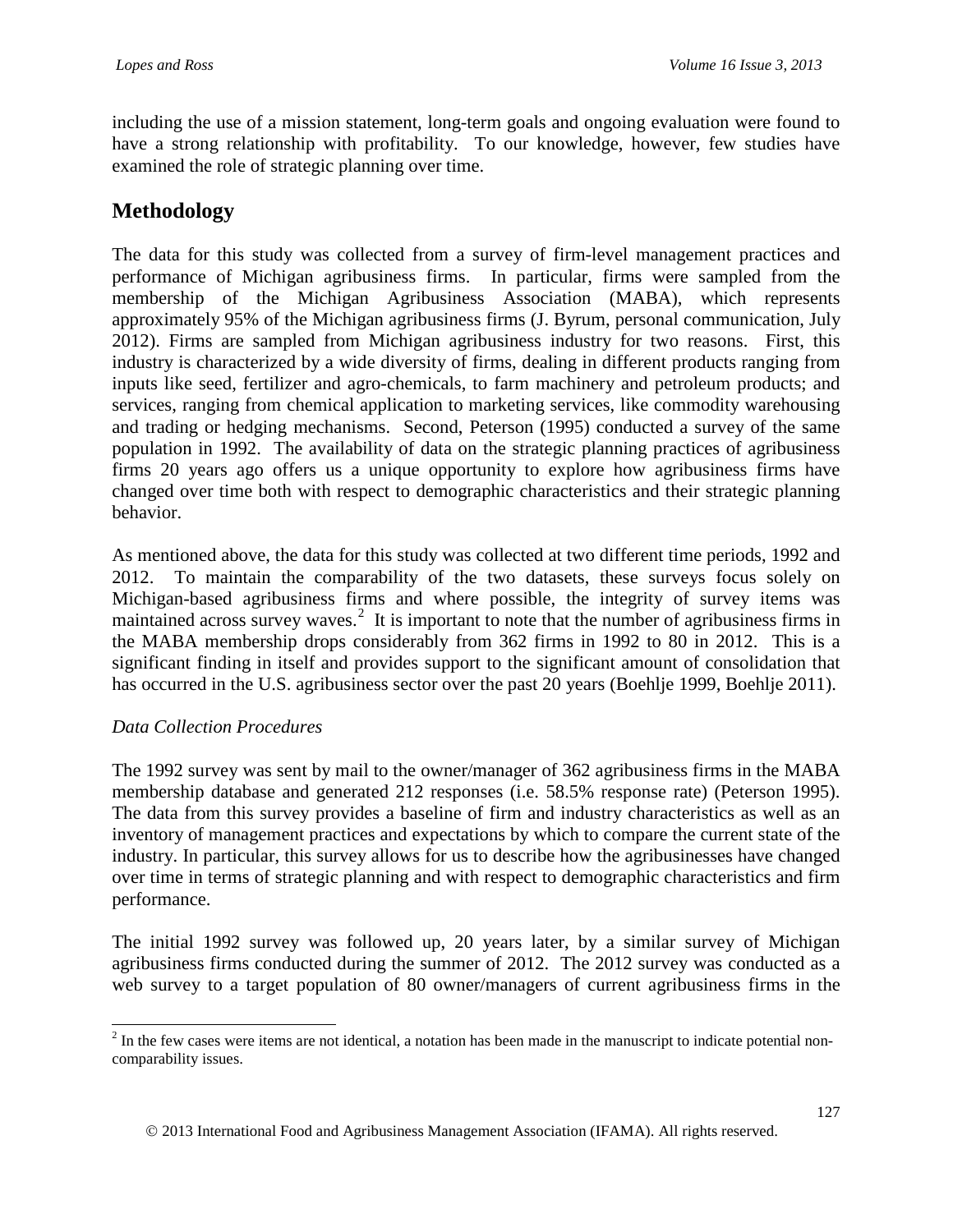MABA membership<sup>[3](#page-5-0)</sup>. To encourage participation, a letter of support from the executive director of the MABA accompanied the link to the web survey. A reminder notice was sent to the MABA membership after two weeks and the survey was open for a total of four weeks. In total, 60 responses were collected from the 2012 survey, representing a 75% response rate<sup>[4](#page-5-1)</sup>.

#### *Survey Analysis*

This paper provides a descriptive comparison of Michigan agribusiness firms, management practices and performance across the 1992 and 2012 time periods. For this purpose, the analysis of the survey data from both the 1992 and 2012 surveys were divided into two components. The first component of the data analysis provides a descriptive analysis of agribusiness firm demographics, strategic planning practices and performance measures collected in the two time periods. Statistical analyses such as t-tests and chi-square tests are used to determine significant differences between firms in the two time periods. Furthermore, a cluster analysis was conducted to identify groups of firms with similar levels of strategic behavior in terms of planning activities used.

The second component of the analysis examines the relationships between strategic planning practices and performance outcomes. For this purpose, correlations are calculated between performance related variables and various management practices at respective time periods<sup>[5](#page-5-2)</sup>. In each case, *pretax profits* and *satisfaction with performance* are used as measures of firm performance. Furthermore, due to the low number of usable observations, hypothesis testing was conducted using a chi-square test of the independence between two variables. The following two performance relationships are examined.

*R1: The level of strategic planning used by the firm is positively correlated with performance*. Firms located in the higher planning clusters were expected to show higher levels of performance as they should be able to create competitive advantage over other players in the market by incorporating strategic management practices in their business. These expectations were supported by the findings of previous studies like the ones performed by Baker and Leidecker (2001) or Andersen (2000), where positive correlations between strategic planning activities and performance were found.

*R2: Demographic characteristics of the firm are correlated with performance.* The idea that firms could be subject to certain requirements in terms of minimum efficiency scale could justify

<span id="page-5-0"></span><sup>&</sup>lt;sup>3</sup> The degree to which firms overlap in the 1992 and 2012 surveys is unknown as respondents were not asked to

<span id="page-5-1"></span>identify themselves or their organizations in order to protect the confidentiality and anonymity of surveys responses.<br><sup>4</sup> However, not all firms answered all questions. Where appropriate the number of responses for each q indicated.

<span id="page-5-2"></span> $<sup>5</sup>$  As is the case with all survey research that utilizes a single source for both dependent and independent variables,</sup> common method variance is a potential issue. Unfortunately, given the type of firms involved in the data collection, utilizing a single respondent (i.e. owner/manager) as the source of data was unavoidable. We attempt to mitigate this potential issue by using various *ex ante* and *ex post* methods as suggested by Chang et al. (2010) and Podsakoff et al. (2003). First, we use different scale endpoints for various survey items Salesto reduce method bias caused by commonalities of endpoints (Podsakoff et al. 2003). We also conduct a Harman's single factor test, which indicates that less than 50% (0.18) of the variance of survey items can be explained by a common factor.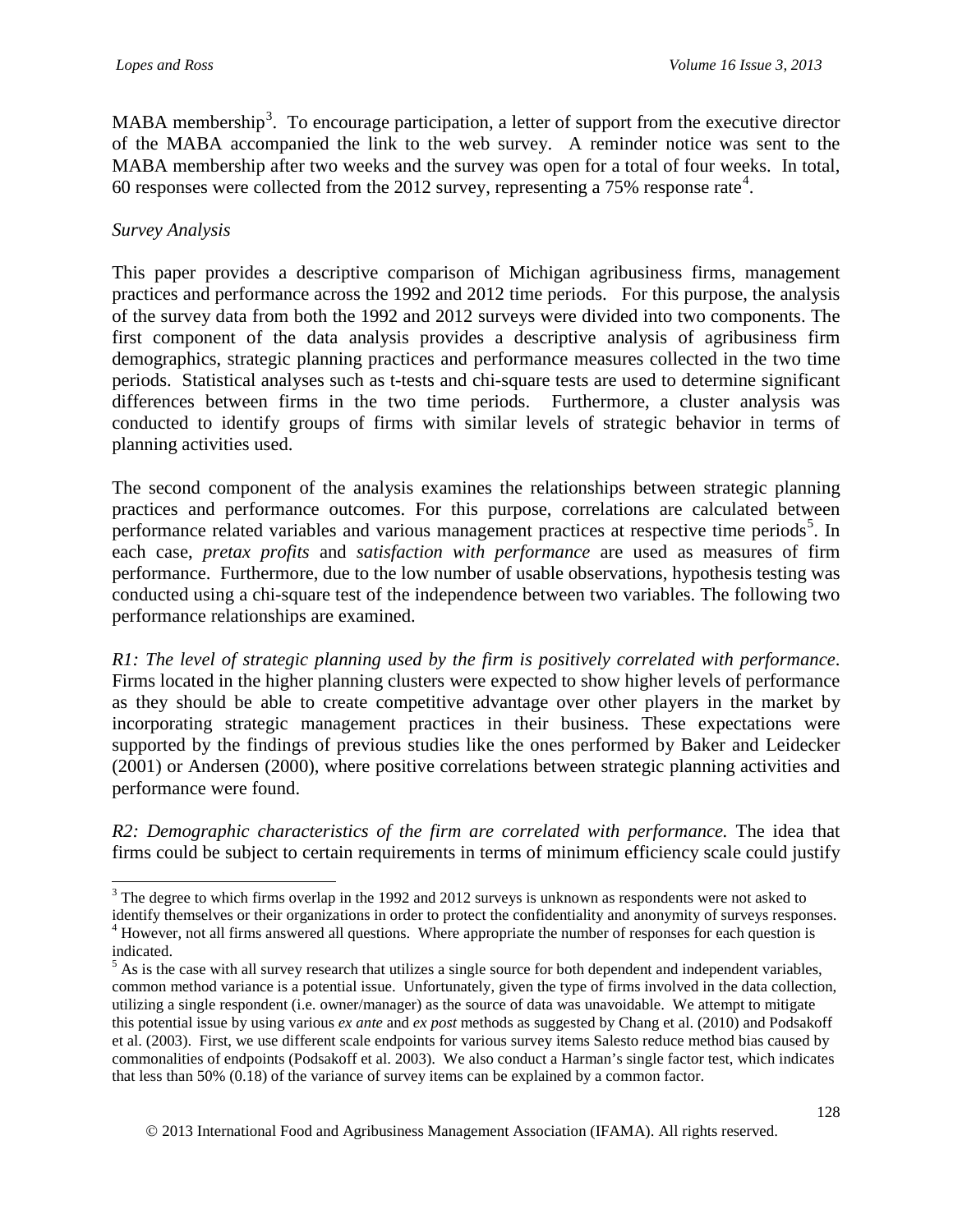a positive relationship between demographic variables, like sales or total assets, and performance. Nevertheless there could be the need for a lower capital-labor ratio. This could justify a negative correlation between the number of employees and performance, or even a positive relationship between debt-to-asset ratio and performance. Testing for the existence of these relationships between demographic characteristics of the firm and performance can help shed light into these questions.

# **Survey Results**

In this section, we provide a detailed analysis of the data collected in the 1992 and 2012 surveys. Comparisons are made between the two datasets to highlight how Michigan agribusiness firms have changed over the 20-year time period in terms of demographics information, strategic planning practices, performance and future expectations for performance and management activities. The results also illustrate the relationship between strategic planning activities and firm performance.

## *Respondents' Level of Satisfaction with Firm Performance*

Surveys respondents were asked to indicate their level of satisfaction with the firm's performance on a scale of 1 (very dissatisfied) to 7 (very satisfied). These results are illustrated in Figure 1. As shown, the results reveal an industry with high levels of satisfaction with a clear increase in satisfaction levels in all categories from 20 years ago. Special attention should be paid to the level of satisfaction with profit margins. In 1992, agribusiness firms were moderately satisfied  $(=3.4)$  with their performance, while in 2012, the average level of satisfaction had climbed to 4.6 of the 7-point scale. Furthermore, our results indicate that the aggregate level of satisfaction across all performance variables is statistical different between 1992 and 2012 at the 1% significance level (see Table 2). This finding is consistent with the levels of profitability reported below.



**Figure 1**. Average Level of Satisfaction with Firm Performance in 1992 and 2012.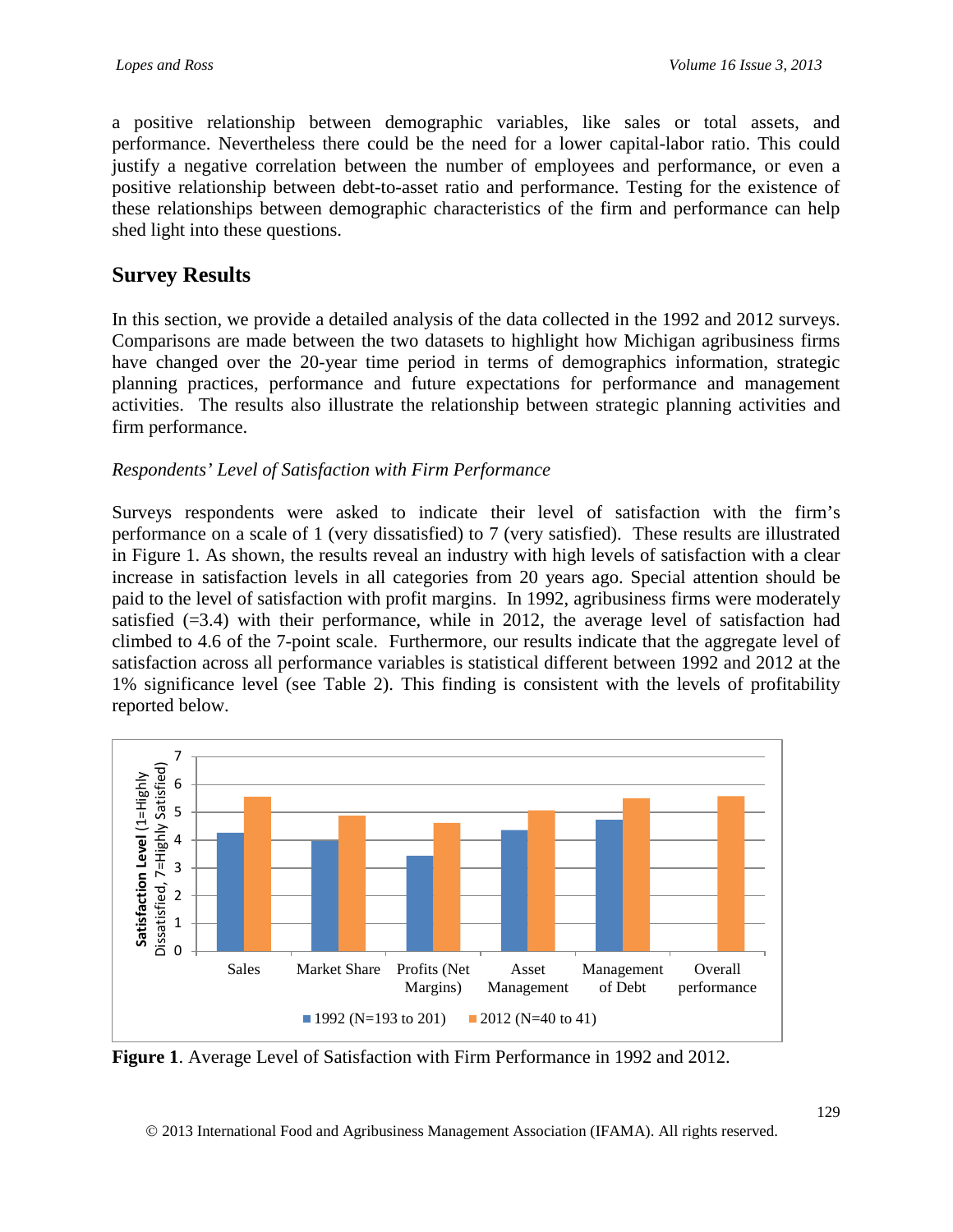Both surveys also included a question about the respondent's satisfaction with various business activities within the agribusiness firm. These results are illustrated in Figure 2. As above, a clear increase in satisfaction level is evident when comparing the 1992 and 2012 survey results. On average, seven of the nine operations received a score of above 5 on the 7-point scale in 2012. Furthermore, our results indicate that the aggregate level of satisfaction across all business activities is statistically different between 1992 and 2012 at the 1% significance level (see Table 2). Together the Figures 1 and 2 illustrate an industry that is more satisfied with its own performance and abilities today than it was twenty years ago.



**Figure 2**. Average Level of Satisfaction with Firm's Ability to Perform Various Business Activities, 1992 vs. 2012.

**Table 2.** Average Level of Satisfaction with Performance and Ability to Conduct Business Activities, 1992 vs 2012.

| <b>Variable</b>                                                                                                                                                                                                                                                                                             | <b>Mean</b><br>1992 2012 | p-value   |
|-------------------------------------------------------------------------------------------------------------------------------------------------------------------------------------------------------------------------------------------------------------------------------------------------------------|--------------------------|-----------|
| Satisfaction with performance                                                                                                                                                                                                                                                                               | 4.13 5.17                | $0.00***$ |
| Satisfaction with business operations                                                                                                                                                                                                                                                                       | 4.64 5.56                | $0.00***$ |
| $\mathbf{M}$ . $\mathbf{A}$ , $\mathbf{A}$ , $\mathbf{A}$ , $\mathbf{A}$ , $\mathbf{A}$ , $\mathbf{A}$ , $\mathbf{A}$ , $\mathbf{A}$ , $\mathbf{A}$ , $\mathbf{A}$ , $\mathbf{A}$ , $\mathbf{A}$ , $\mathbf{A}$ , $\mathbf{A}$ , $\mathbf{A}$ , $\mathbf{A}$ , $\mathbf{A}$ , $\mathbf{A}$ , $\mathbf{A}$ , |                          |           |

Note. \*\*\*= significant at 1% significance level.

#### *Demographic and Performance Characteristics of Michigan Agribusiness Firms*

In addition to satisfaction levels, survey respondents were also asked to report actual performance levels for the agribusiness firm as well as other demographic data. The results of this analysis are presented in the following figures.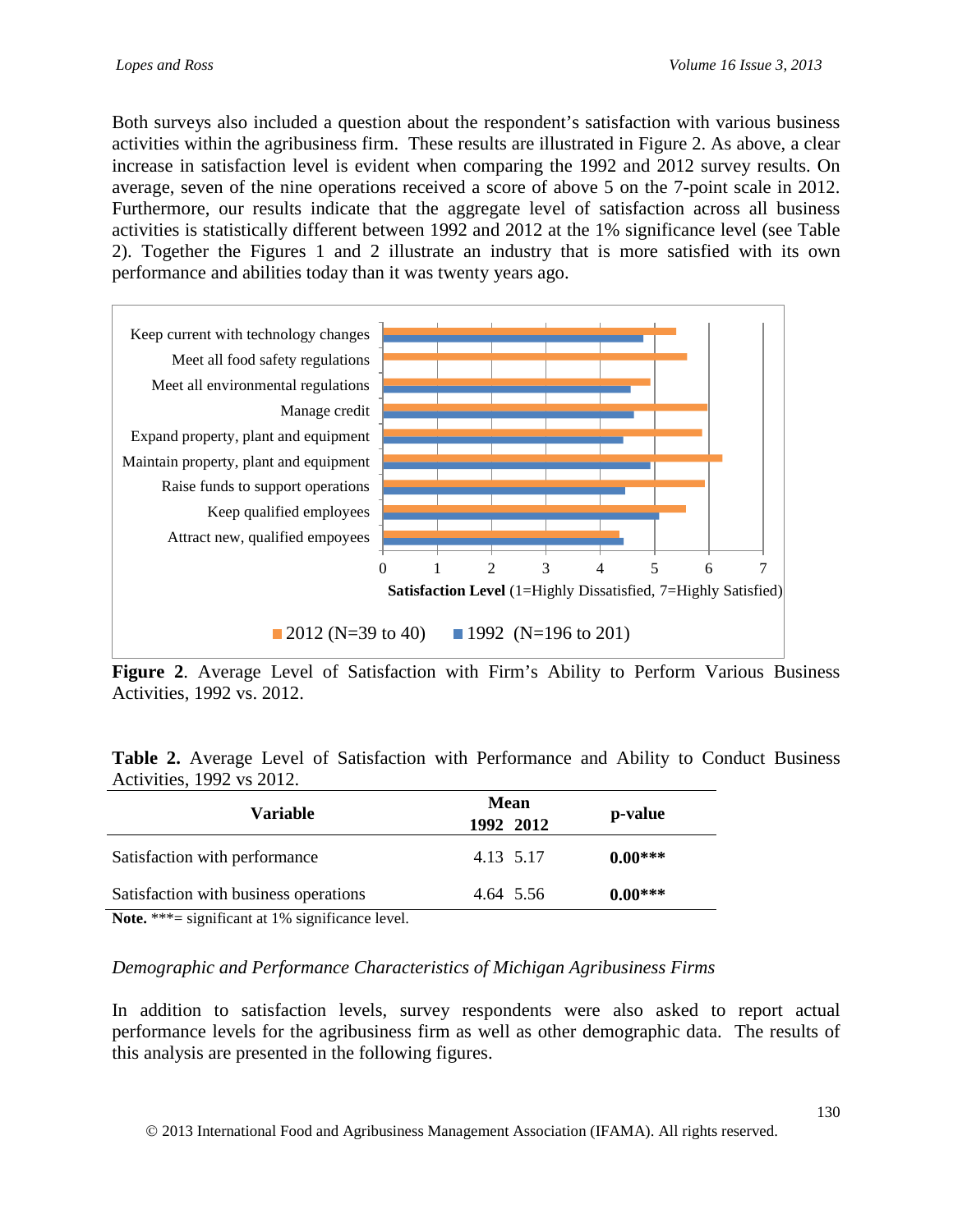

**Figure 3.** Average Sales (in Millions \$, Nominal Value) for Previous 3-Year Period, 1992 vs. 2012.

**Note.** According to the Bureau of Labor Statistics ,100 USD (1992) = 164 USD (2012).



**Figure 4.** Average Total Assets (in Millions \$, Nominal Value) for Previous 3-Year Period, 1992 vs. 2012.

**Note.** According to the Bureau of Labor Statistics, 100 USD (1992) = 164 USD (2012).

In 1992, the majority of agribusiness firms generated sales in the range of \$0-5 million (in nominal terms). Furthermore, 83% of agribusiness firms owned assets within the same range. It is evident from both Figures 3 and 4 that firms have not only grown in size, in terms of both sales and total assets, but also that the distribution of firms is more dispersed across size categories. According to the survey results, average sales have increased from \$69 million to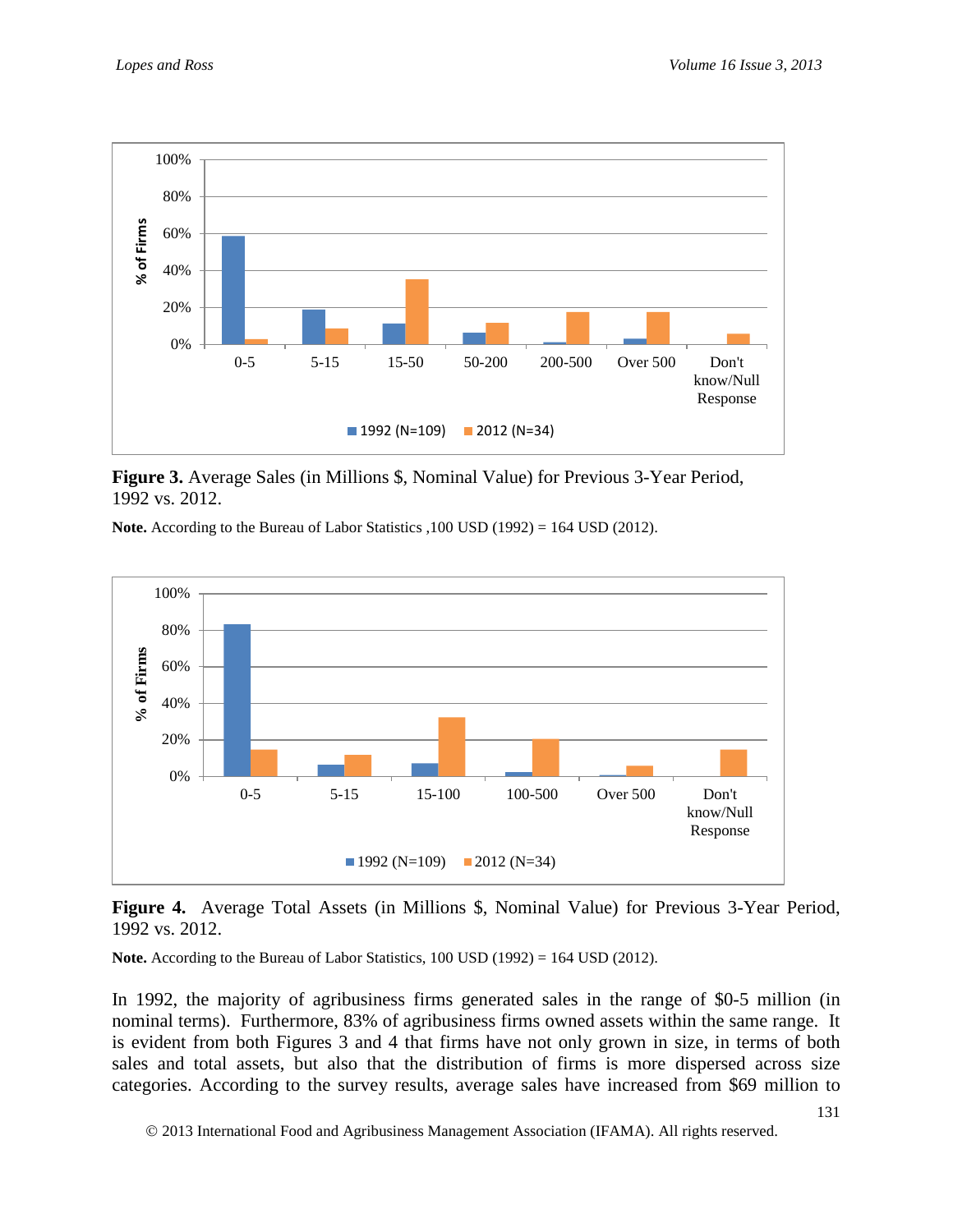\$282 million; this difference was found to be statistically significant at the 1% significance level (see Table 3). There is also a significant difference between the average total assets owned by agribusiness firms in the two periods (see Table 3). In fact, 27% of firms were found to own total assets of between over \$100 million (Figure 4). These values appear to be consistent with the satisfaction levels reported above.



**Figure 5.** Average Debt-to-Asset Ratio in Previous 3-Year Period, 1992 vs. 2012.



**Figure 6.** Average Pretax Profit in Previous 3-Year Period, 1992 vs. 2012.

The survey item related to the firm's debt-to-asset ratio returned a high amount of null responses, therefore not allowing for a very conclusive analysis. However, it is interesting to note that the 20%-40% and 40%-60% categories recorded very similar levels to 1992 and that there was a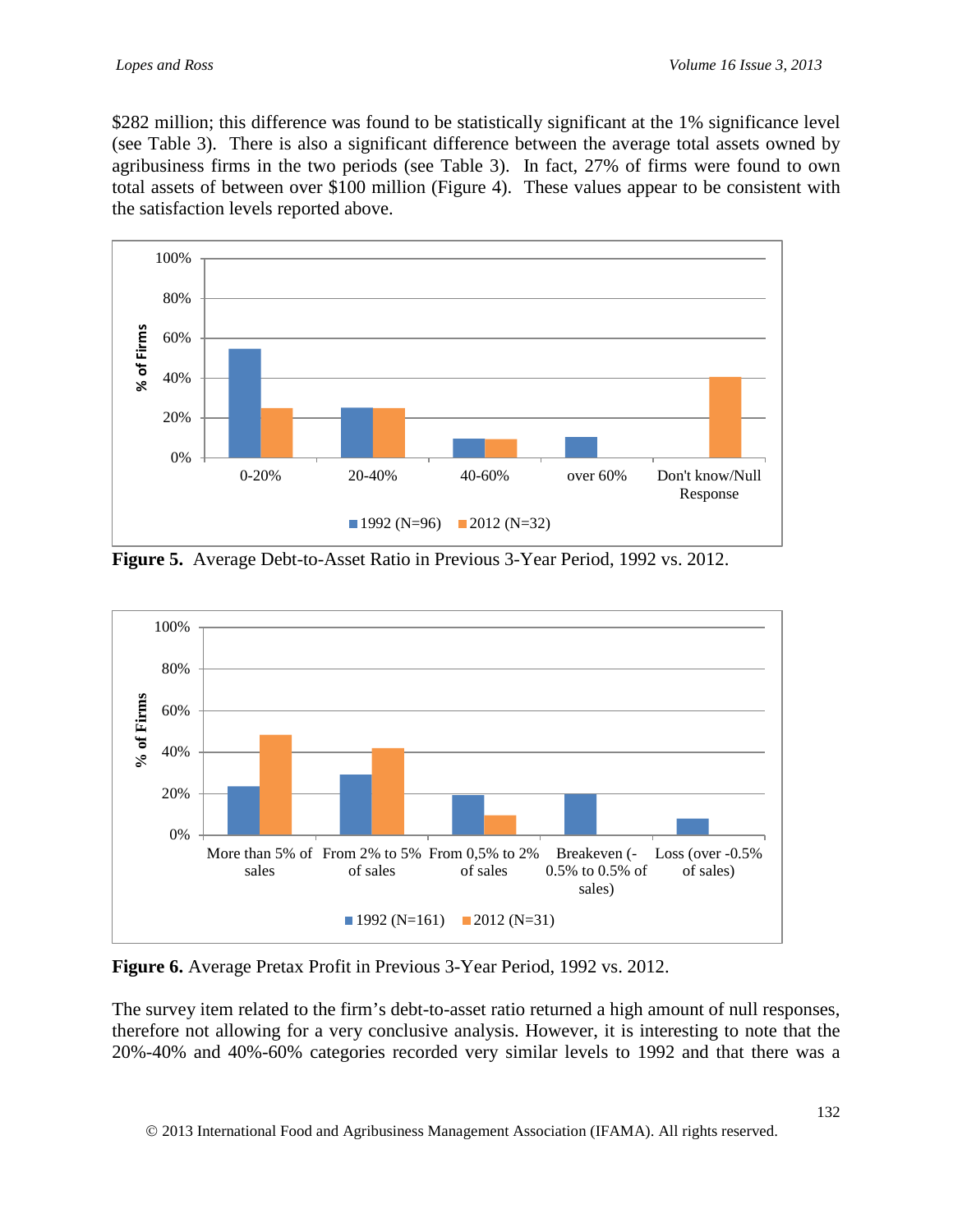very abrupt drop in firms within the 0%-20% class (see Figure 5). This would suggest that firms in 2012 are more highly leveraged, even though their assets have significantly increased in size.

Regarding profit margins, Figure 6 shows a clear shift to increased profitability over the last 20 years; consistent with the increase in satisfaction with performance observed previously. When comparing the two surveys, it is clear that the two classes above 2% pretax profit margins have substantially increased and that in 2012 the most frequent class is no longer "2% to 5%" but "More than 5%".

Figure 7 represents the distribution of firms by number of employees in the two time periods. In this case, the industry has shifted from a situation where the vast majority, 71%, of firms employed 50 or less people in 1992 to a more even distribution across employment categories in 2012. In 2012, the two most represented categories are "11 to 50" and "Over 500" with only 26% and 20% of the firms in those categories, respectively.



**Figure 7.** Total Number of Employees, 1992 vs. 2012.

With respect to type of business organization, Figure 8 also illustrates the tendency for a more even distribution of firms across organizational structure types in 2012 compared with the 1992 agribusiness industry. In the 1992 survey, 59% of respondents stated that their organization was a private corporation, while all other types of organizations where represented in the industry at levels of 15% or below. In 2012, the most common type of organization was a partnership, representing 36% of the industry, while public and private corporations presented very similar frequencies. The movement from private corporations to partnerships is surprising and in need of future research. It is also interesting to note that there was minimal change in the percentage of firms organizing as a cooperative or sole proprietorship, from 15% to 12% and from 4% to 3% respectively.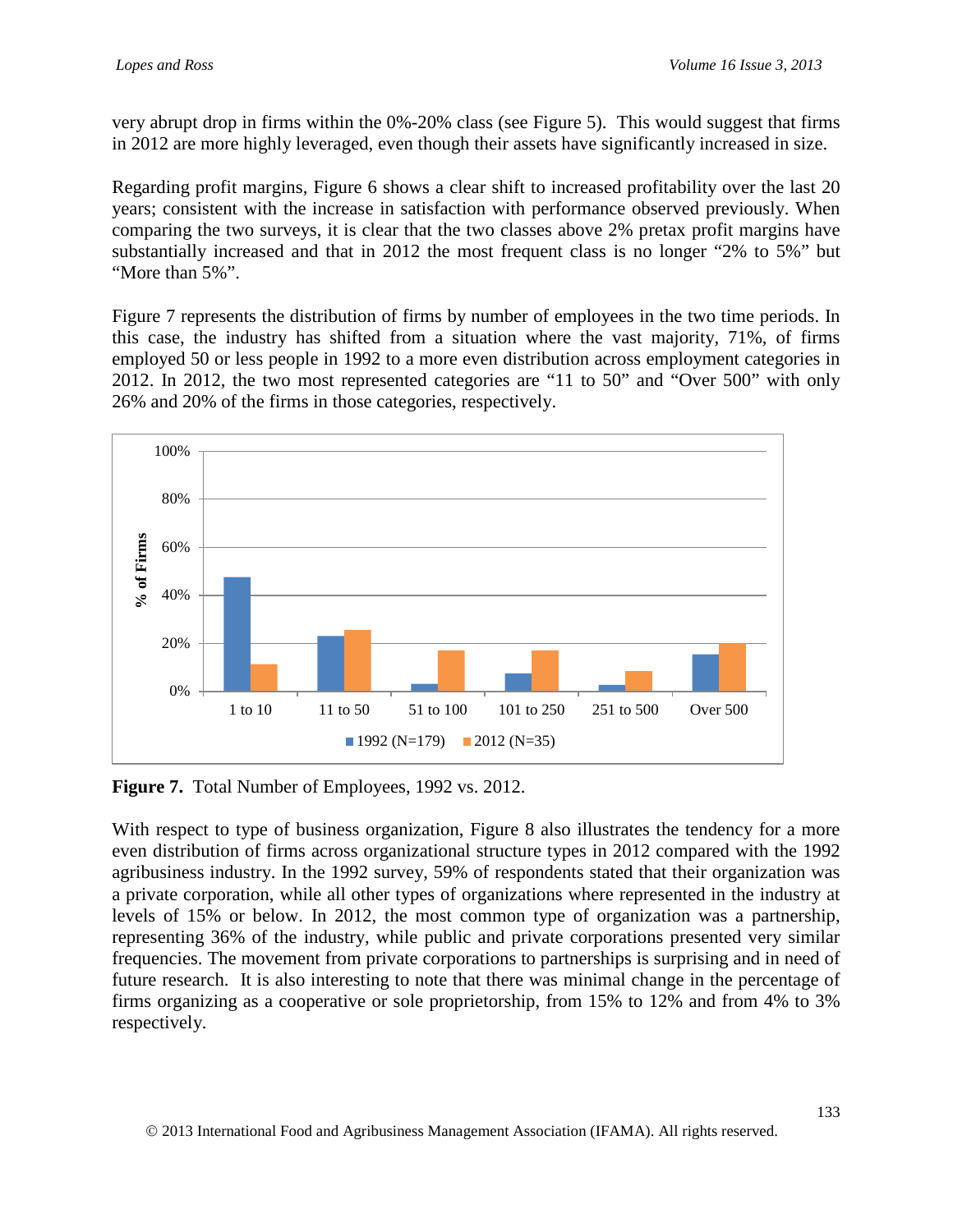

**Figure 8**. Distribution of Firms by Type of Organizational Structure, 1992 vs. 2012.

For each of the demographic and performance variables, a two sample t-test with unequal variances was used to test for significant differences between mean values in 1992 and 2012. The results are presented in Table 3. Support was found for significant differences between the two years for sales, total assets, profit margin and number of employees. These results also illustrate an industry that has evolved from a very stylized industry in 1992, usually dominated by one demographic category, to an industry with firms that are much more varied and evenly distributed across various demographic categories in 2012.

| ັ<br>ີ້             | mean <sup>6</sup> |          |              |  |
|---------------------|-------------------|----------|--------------|--|
| <b>Variable</b>     | 1992<br>2012      |          | p-value      |  |
| Sales <sup>7</sup>  | \$69 MM           | \$282 MM | ${<}0.01***$ |  |
| Assets <sup>8</sup> | \$32 MM           | \$165 MM | ${<}0.01***$ |  |
| <b>DAR</b>          | 23%               | 25%      | 0.61         |  |
| Profit              | 2.92%             | 5.63%    | ${<}0.01***$ |  |
| Number of employees | 152               | 233      | ${<}0.01***$ |  |

**Table 3.** Average Demographic and Performance Characteristics, 1992 vs. 2012.

Note. \*\*\*= significant at 1% significance level.

The 2012 survey also inquired about the type of ownership regarding whether or not the firms were local (Michigan-owned) and whether or not they were family-owned. The results reveal that 60% of the firms reported to be local businesses and 43% reported to be family-owned

<span id="page-11-0"></span><sup>&</sup>lt;sup>6</sup>Because values were assessed in categorical questions, the values presented for the means correspond to the average calculated using the intervals' middle points.

<span id="page-11-1"></span><sup>&</sup>lt;sup>7</sup>Mean values for sales presented in real 2012 dollars.

<span id="page-11-2"></span><sup>&</sup>lt;sup>8</sup> Mean values for assets presented in real 2012 dollars.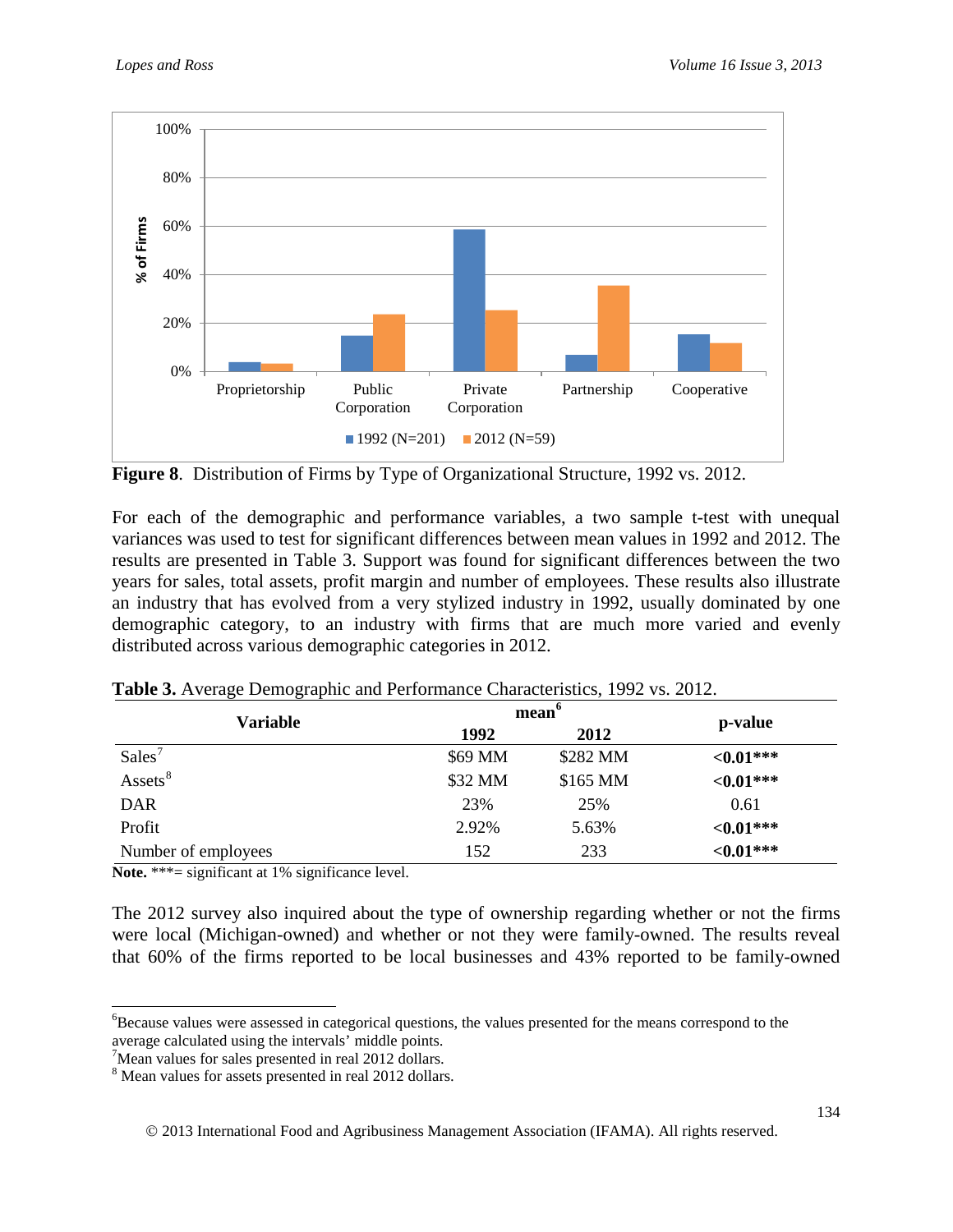businesses. This question was not asked in the 1992 survey and therefore, comparisons cannot be drawn between the two samples.

To examine *Relationship 2*, that there is a significant relationship between demographic characteristics of the firms and their performance level, chi-square tests were used. This series of tests was performed for each year and the demographic and performance variables used include sales, total assets, debt-to-asset ratio (DAR), number of employees and type of organizational structure. Table 4 presents the results of these tests.

| Table 4. Relationship of Various Demographic and Performance Characteristics with Pretax |  |  |
|------------------------------------------------------------------------------------------|--|--|
| Profit, 1992 vs. 2012.                                                                   |  |  |

| <b>Variable</b>              | 1992               |                          |                    | 2012 |  |  |
|------------------------------|--------------------|--------------------------|--------------------|------|--|--|
|                              | Covariance p-value |                          | Covariance p-value |      |  |  |
| Sales                        |                    | $0.08$ 0.10 <sup>*</sup> | $0.06$ 0.16        |      |  |  |
| Assets                       |                    | $0.06$ $0.05*$           | 0.12 0.82          |      |  |  |
| <b>DAR</b>                   |                    | $0.32$ $0.03**$          | 0.36 0.25          |      |  |  |
| Employees                    |                    | $-0.04$ $0.01**$         | $0.25$ 0.22        |      |  |  |
| <b>Business Organization</b> | $-0.07$ 0.14       |                          | 0.19 0.32          |      |  |  |

Note. \*\*= significant at 5% significance level. \*= significant at 10% significance level

In 1992, a statistically significant relationship was found for 4 of the 5 variables with pretax profits: sales, total assets, DAR and number of employees. Of note, the results support the finding that firms with higher leverage positions and with less employees outperform other agribusiness firms. This could suggest that the most efficient firms were investing in more capital intensive technology and relying less on labor. As expected, the results also support that firms with higher sales and asset levels outperform other agribusiness firms.

With respect to the 2012 data, however, the covariance between each of the variables and pretax profit was not found to be significant. Similarly, no relationship was found with satisfaction with overall performance for any of the variables. These findings do not support the hypothesis that demographic characteristics are correlated with firm performance, *Relationship 2*, in 2012. In fact, they seem to suggest that a wide array of characteristics is suitable for success in Michigan agribusiness sector.

## *Expectations for the Future*

Another important component of the surveys was the assessment of the respondents' expectations towards the future. The 1992 and 2012 datasets allow for a detailed comparison of what the firms foresaw in their future at those two points in time. Figure 9 illustrates the expectations for financial performance by agribusiness firms over the five years immediately after the survey year.

As Figure 9 shows industry expectations did not change substantially over 20 years. The majority of firms expected sales, market share, profits and assets to increase in the range of 5% to 15% in the following five years, while debt was expected to be stable in both surveys. It is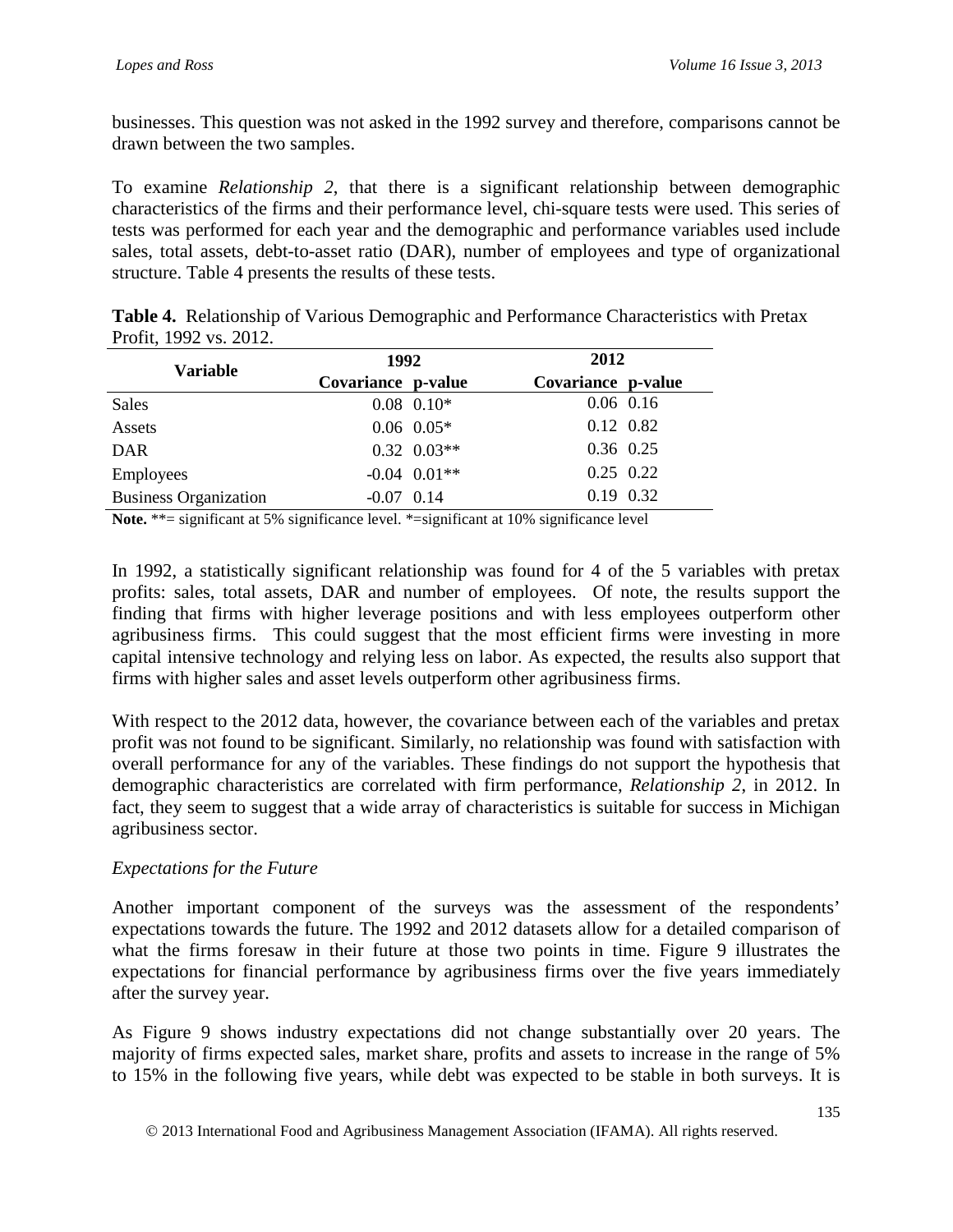interesting to note, however, that in 2012 there are more participants expecting an increase in growth, either by means of sales, market share or profits, than in the 1992 survey. This is consistent with the high level of optimism that can be observed in the survey responses, where 97% of respondents stated that they were either optimistic or very optimistic about their organization's ability to perform well over the following five years. T-tests were used to determine if the differences in financial expectations were significant between 1992 and 2012. As shown in Table 5, only the increase in expected profit and total assets for the following five years were significant.

|                             |      | mean      |           |
|-----------------------------|------|-----------|-----------|
| <b>Expectation Variable</b> |      | 1992 2012 | p-value   |
| Sales                       | 3.86 | 4.05      | 0.15      |
| Market share                | 3.78 | 3.83      | 0.69      |
| Profit                      | 3.55 | 3.90      | $0.01***$ |
| <b>Total Assets</b>         | 3.62 | 3.92      | $0.05**$  |
| <b>Total Debt</b>           | 2.70 | 2.95      | 0.12      |

| Table 5. Average Financial Expectations for Next 5 Years, 1992 vs. 2012. |  |  |
|--------------------------------------------------------------------------|--|--|
|--------------------------------------------------------------------------|--|--|

**Note.** \*\*= significant at 5% level. \*\*\*=significant at 1% level.

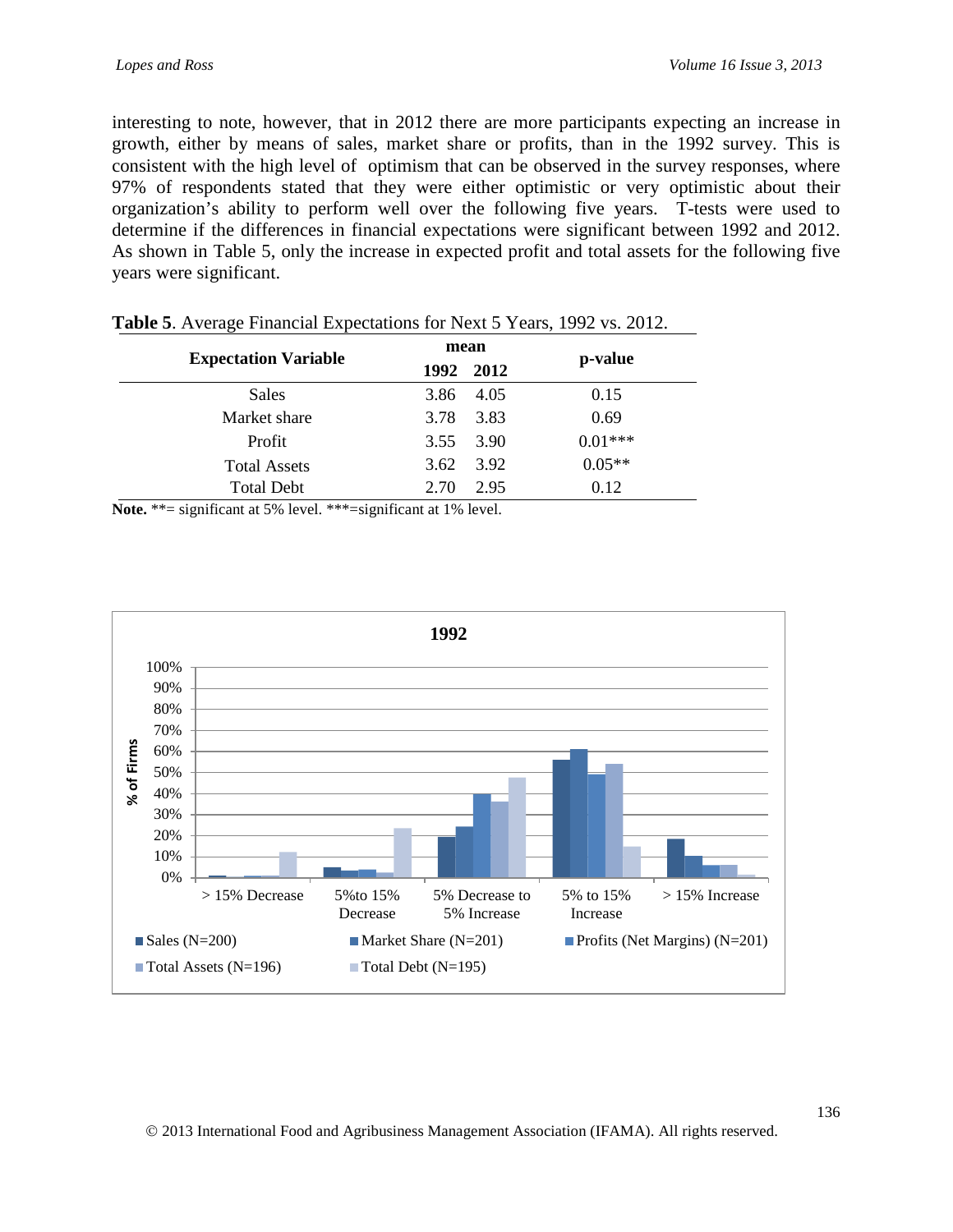

**Figure 9.** Financial Expectations for the Next 5 Years, 1992 vs. 2012.

In each of the surveys, respondents were also asked about the likelihood that their agribusiness firm would engage in a range of various strategic business activities in the following five years. The results are presented below in Figure 10 (growth related activities), Figure 11 (Efficiency Improvement Activities) and Figure 12 (Defensive Activities). This categorization of strategic business activities was done in accordance with Peterson's change grid framework (Peterson, unpublished).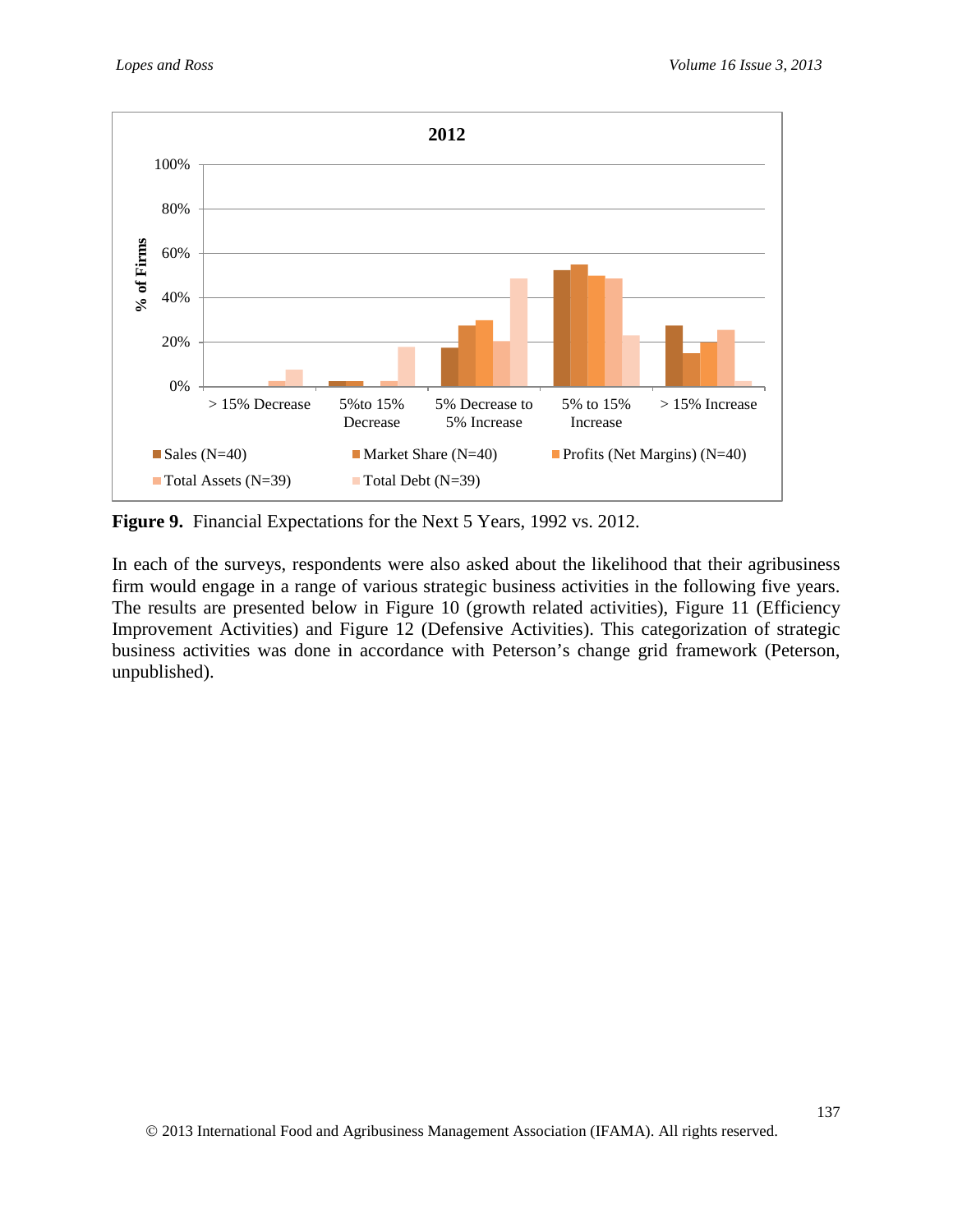

**Figure 10.** Expectations for Future Growth Related Business Actions in the Next 5 Years, 1992 vs. 2012.

As found above, Figures 10, 11 and 12 portray an agribusiness industry that is generally optimistic about the future, both in 1992 and 2012. Overall, agribusiness firms appear to be relatively more optimistic in 2012 than in 1992, though the differences are small. Nevertheless, all nine defensive actions were seen as less likely to occur in 2012, while most of the growth related and the performance improvement related actions were seen as more likely than 20 years earlier. The exceptions were "develop value-added products", "expand product line" and "increase sales to part time farmers and other non-traditional farmers". T-tests were used to determine if the differences in expected strategic business activities over the next 5 years were significant between 1992 and 2012. As shown in Table 6 only the decrease in likelihood of defensive actions was significant.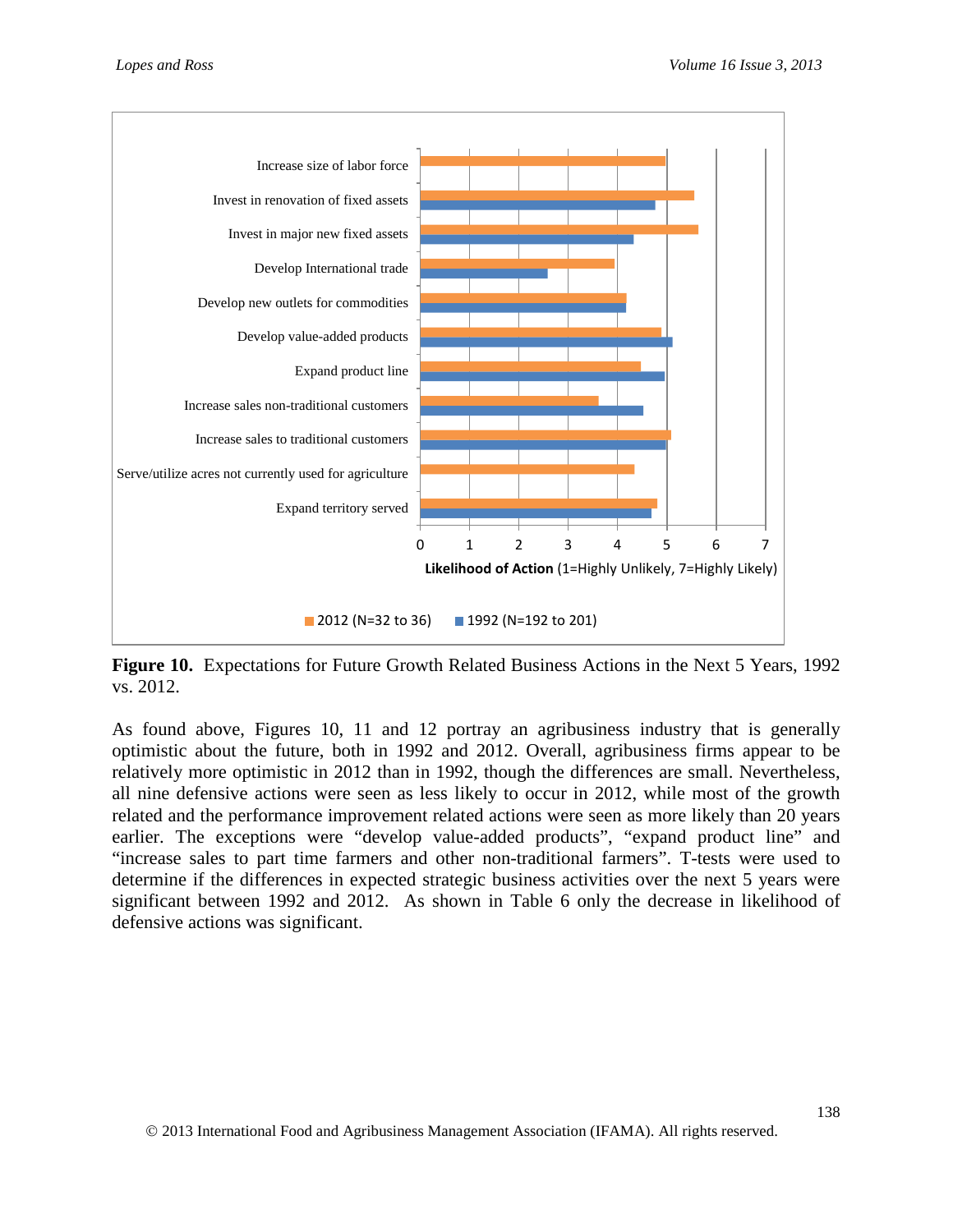

Figure 11. Expectations for Efficiency Improvement Related Business Actions in the Next 5 Years, 1992 vs. 2012.



**Figure 12.** Expectations for Defensive Business Actions in the Next 5 Years, 1992 vs. 2012.

2013 International Food and Agribusiness Management Association (IFAMA). All rights reserved.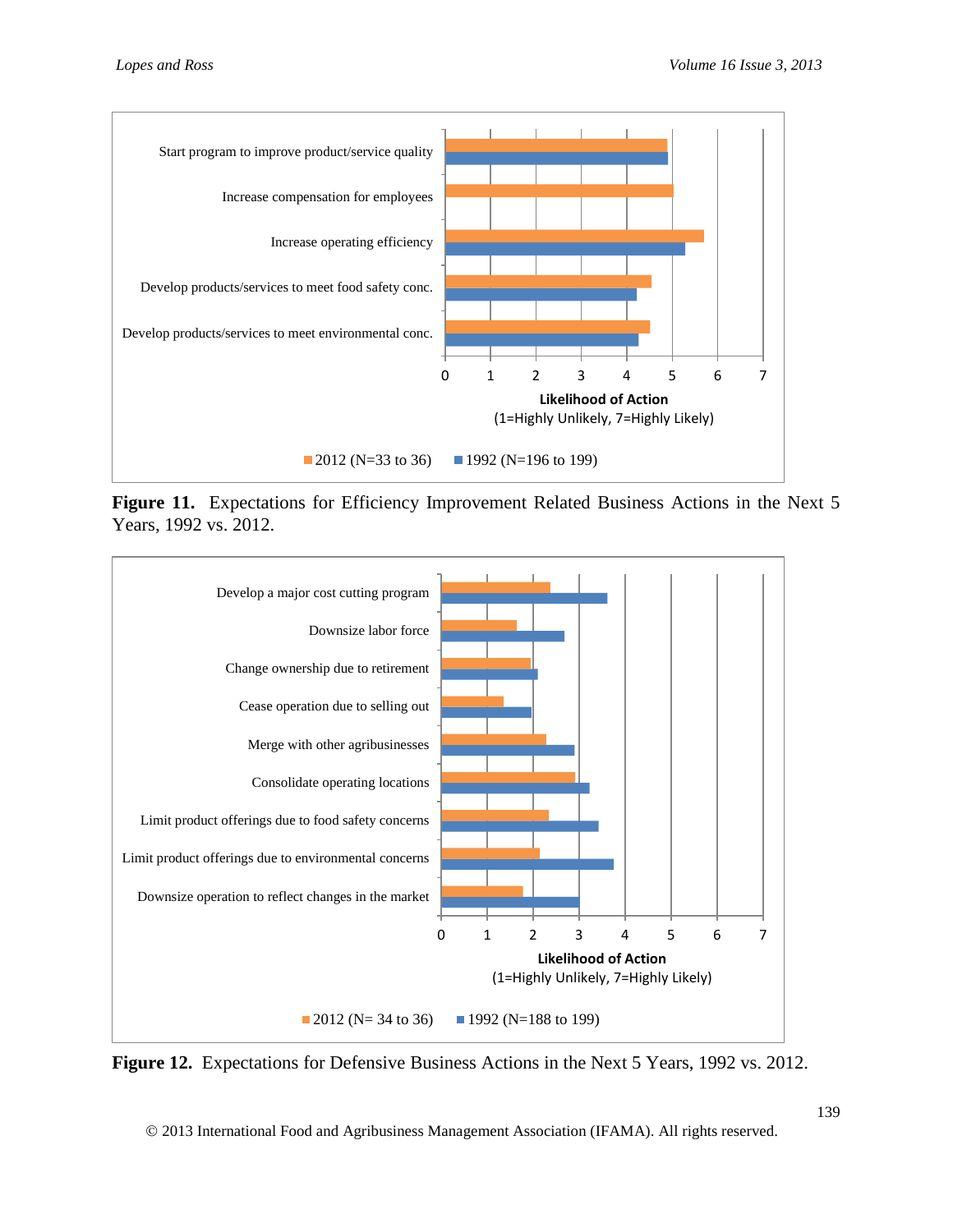| Variable                                                                                                                                |      | mean |             |
|-----------------------------------------------------------------------------------------------------------------------------------------|------|------|-------------|
|                                                                                                                                         |      | 2012 | p-value     |
| Growth Actions Index                                                                                                                    | 4.47 | 4.68 | 0.24        |
| <b>Efficiency Improving Actions Index</b>                                                                                               | 4.65 | 4.92 | 0.23        |
| Defensive actions index<br>$\mathbf{M}$ , and a set of the set of $\mathbf{M}$ , and $\mathbf{M}$ , and $\mathbf{M}$ , and $\mathbf{M}$ | 2.93 | 2.14 | $< 0.01***$ |

### Table 6. Average Likelihood of 3 Types of Future Strategic Business Actions<sup>[9](#page-17-0)</sup>, 1992 vs. 2012.

**Note.** \*\*\*= significant at 1% significance level

#### *Strategic Planning Practices*

Both the 1992 and 2012 asked agribusiness firms to describe their strategic planning activities. Respondents were given a list of strategic planning activities and asked to identify which activities were used in their organization and to what extent: "Yes, formally", "Yes, Informally" and "No". A factor analysis was performed on both survey datasets and allowed the identification of four categories of planning: Short-range planning, goal setting and review, longrange planning and strategic analysis. The 1992 survey included 25 activities instead of the 2012's 13. However, the design of the 2012 survey was such that a simple manipulation of the 1992 data would convert it to parameters comparable to the 2012 format. Table 7 (see Appendix) reveals the frequency of usage of each of the activities for both 1992 and 2012. The 1992 variables are presented after harmonization with the 2012 format.

The variation of responses revealed in Table 7 depicts important changes in the usage of the strategic planning activities. For all activities, the frequency of "Yes, Formally" responses increased from 1992 to 2012 and the difference in the mean is statistically different at the 5% level. Also, firms reported "No" usage of a planning activity less frequently in 2012 for all items. The exceptions to this finding were "analysis of business/external conditions" and the "annual analysis of the firm performance" which were both already at low levels in 1992. On average, the non-usage of these activities was also statistically different between the two years. Test of statistical differences in usage of strategic planning activities in 1992 and 2012 can be found in Table 8.

| <b>Variable</b>   | <b>Means</b> | p-value  |
|-------------------|--------------|----------|
|                   | 1992 2012    |          |
| "Yes, formally"   | 35% 52%      | $0.04**$ |
| "Yes, informally" | 46% 37%      | 0.15     |
| $N_0$             | 20\% 12\%    | $0.03**$ |

## **Table 8.** Average Usage of Strategic Planning Activities, 1992 vs. 2012.

Note. \*\*= significant at 5% level.

<span id="page-17-0"></span> 9 For each type of strategic business action the t-test was performed using an index consisting of the average of all activities in that category.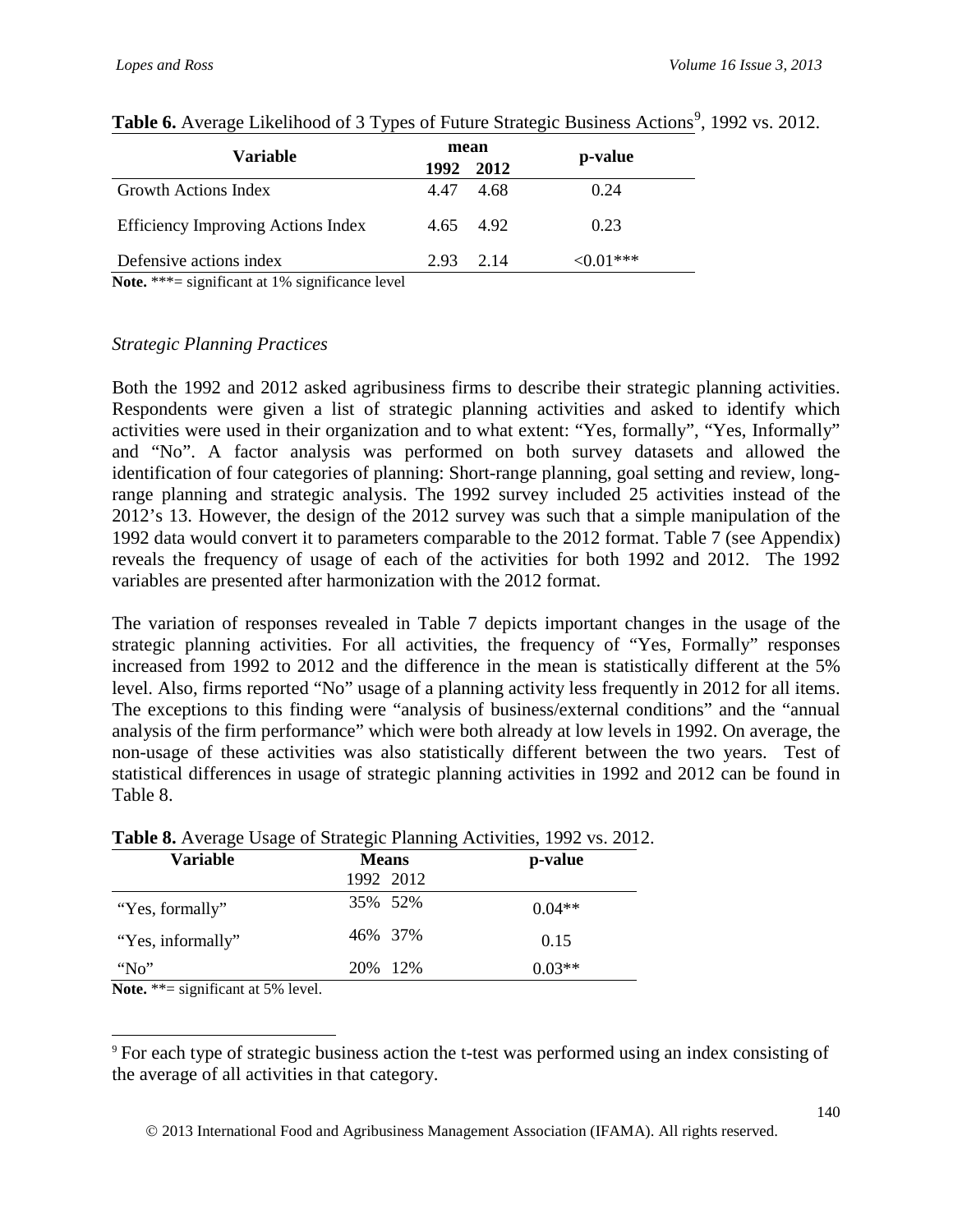The strong shift towards a higher degree of usage of the strategic planning activities is matched with the higher levels of satisfaction and financial performance that respondents' reported in 2012 relative to 1992. These findings seem to be consistent with the existence of *Relationship 1*, presented above, as well as studies by Andersen (2000) and Capon et al. (1994), which find positive relationships between strategic planning and performance.

The relationship between pretax profit and strategic planning activities in 1992 was tested for using the original items in the 1992 survey dataset (see Table 9 in Appendix). Only 8 of the 25 variables were found to have a statistically significant covariance with performance. As such, in 1992, the hypothesis that strategic planning is positively related with performance is only weakly supported.

In a previous analysis of the data, Peterson (1995) segmented the 1992 survey data to reanalyze this relationship between performance and planning activities, this time considering only the observations where firms were satisfied with their activities (i.e. firms that saw no need to change their behavior regarding the specific planning activity). By doing this, he was able to establish that there was a significant covariance between pretax profit and an annual analysis of each product line's performance (p-value  $= 0.002$  from the chi-square test).

The strategic planning – performance relationship was also examined using the 2012 survey data. Of the 12 planning activities, only 2 were found to have a statistically significant covariance with pretax profit. These planning activities were "mission statement or statement of specific business objectives" and "an analysis of business conditions including trade area information, legal and regulatory changes, and/or industry trends" (see Table 10 see Appendix).

Using the same data segmentation procedure as Peterson (1995), a chi-square test was performed using only the cases of respondents that were satisfied with their current use of the planning activity. Under this scenario, two other strategic planning activities were identified to have a statistically significant relationship with the pretax profit of the firm. These two additional activities were "a 3 to 5 year general business plan to guide operations including a facilities plan, personnel plan and/or a financial plan" (covariance=0.183; p-value=0.088) and "an annual analysis of firm performance by department, product line, and/or employee performance" (covariance=0.164; p-value=0.039).

The relationship between the usage of the strategic planning activities and overall performance satisfaction was also examined for the 2012 agribusiness firms. The results of this analysis are presented in Table 11 (see Appendix). A chi-square test identifies four planning activities to have a statistically significant covariance with overall performance satisfaction. Interestingly, three of these activities coincide with those identified above for pretax profit in the 2012 survey.

One of the main results of this series of tests across the two datasets is the identification of three strategic planning activities that appear to have a robust positive relationship with firm performance over the 20-year time period. These three strategic planning activities were: (1) *Mission and objective statements*; (2) *External analysis of the industry characteristics and conditions*; and (3) *Annual operational and capital budgets and projections of sales and/or cash flows*.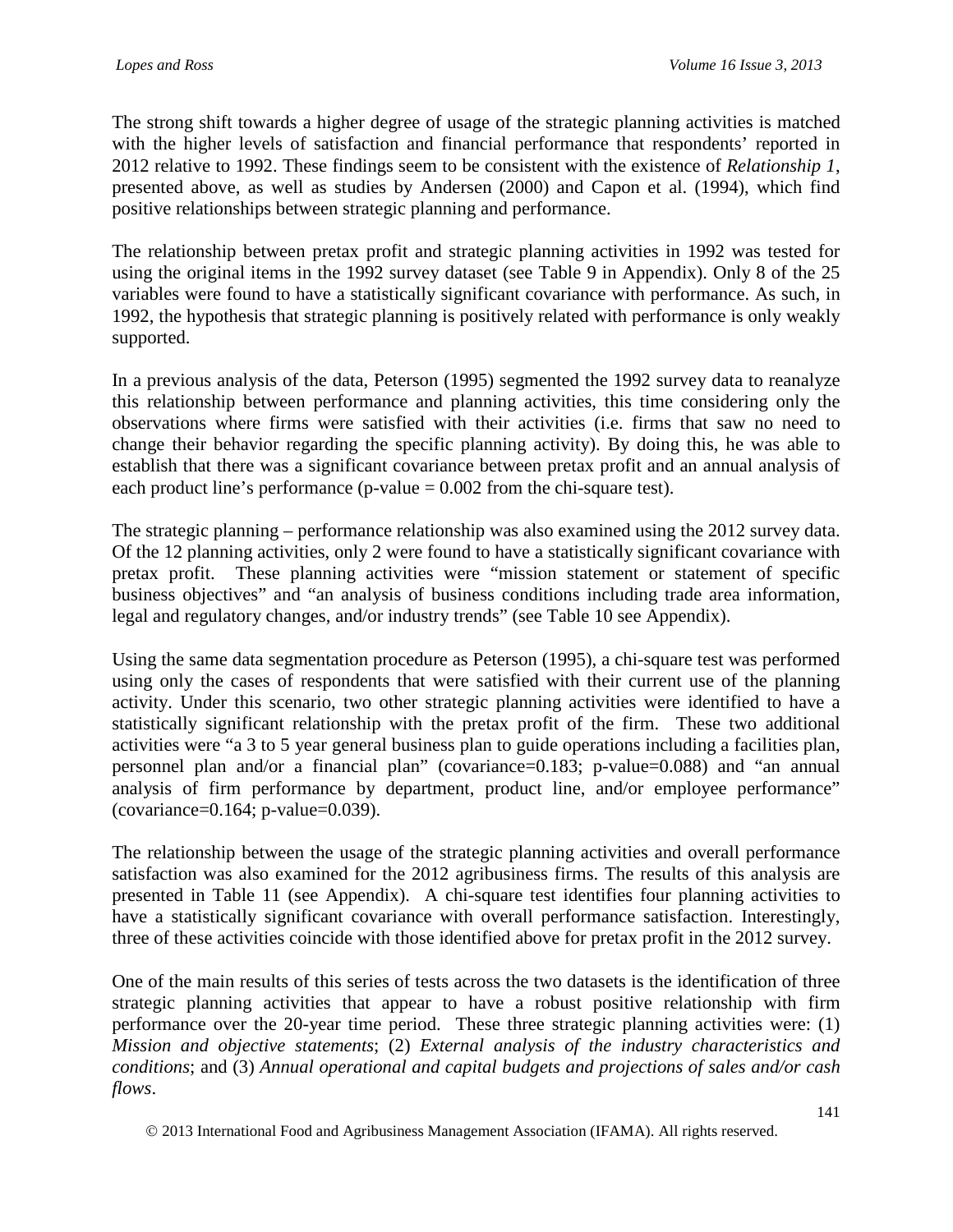The final analysis that was conducted using the 1992 and 2012 survey data was a cluster analysis of firm attitudes towards strategic planning<sup>10</sup>. Using this analysis technique, four significant clusters were identified and provided support for segmenting firms as high planners, long-term moderate planners, short-term moderate planners and low planners. Typically, high planners used most of the planning activities at a formal level. Low planners, on the other hand, were not using many of the activities. Moderate planners had an intermediate level of usage for the planning activities and either showed a tendency towards high usage of the 3 to 5 year horizon planning activities (long-term planners) or more short-term planning activities (short-term planners). This cluster classification was performed for both datasets and the results can be found in Figure 13.



Figure 13. Results of Cluster Analysis on Agribusiness Strategic Planning Activities, 1992 vs. 2012.

Figure 13 clearly illustrates a shift towards higher levels of strategic planning activity from 1992 to 2012, a trend that was illustrated in Figure 7 as well. The effect of this shift, however, is mixed. With respect to the 1992 survey data, the distribution of firms into strategic planning clusters was not found to relate with pretax profit. Therefore, the hypothesis that strategic planning and performance are related was not supported with the 1992 data. A similar result was also found between planning behavior and pretax profit in 2012. However, using overall performance satisfaction from the 2012 survey as a measure of performance, a positive and significant covariance was found with the level of strategic planning activity (covariance=0.494; p-value=0.033).

<span id="page-19-0"></span> $10$  The cluster analysis using the 1992 survey data was originally conducted by Peterson (1995).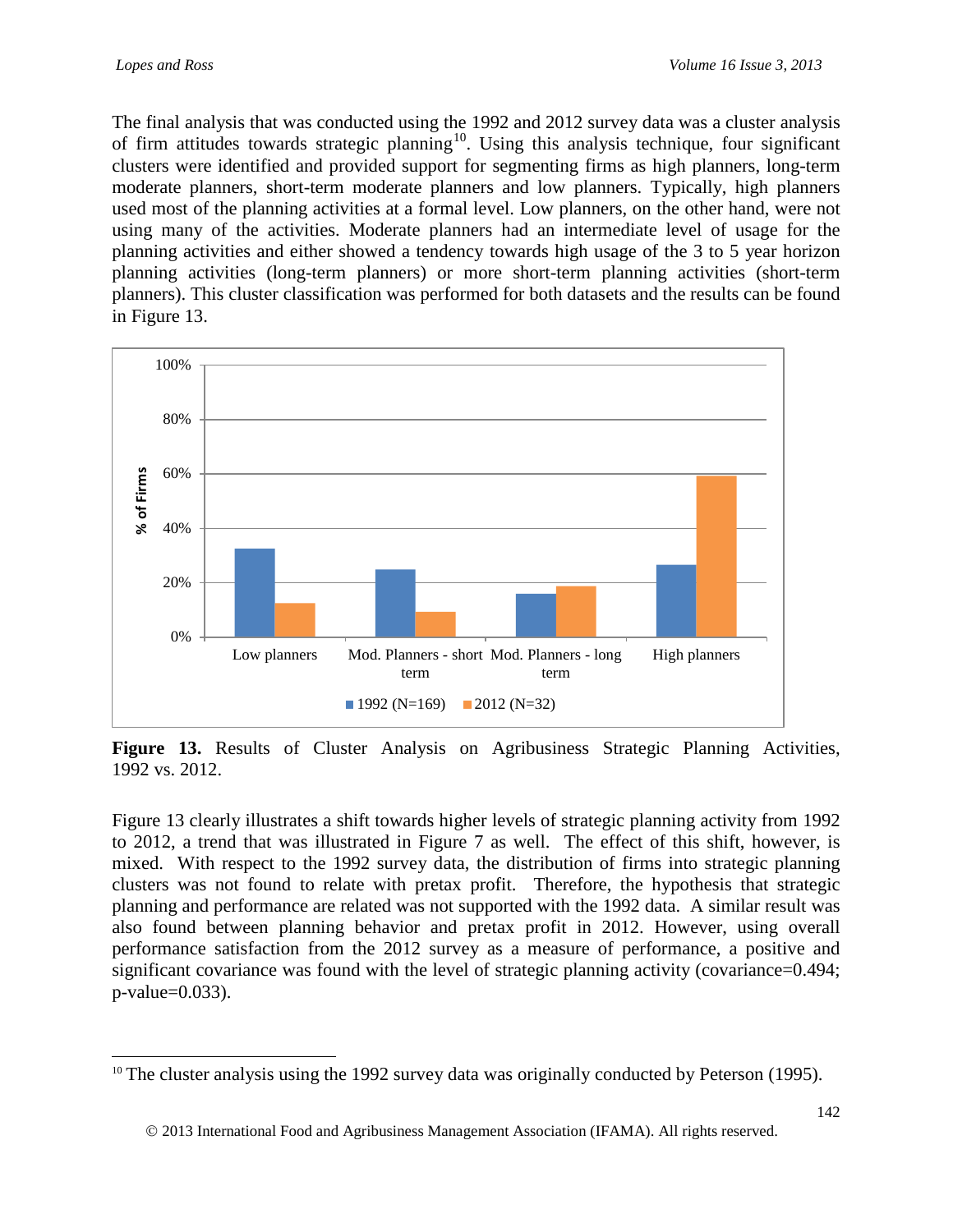## **Discussion**

Significant changes have taken place in the global agribusiness industry over the past 20 years. The availability of data from a 1992 survey of agribusiness strategic planning practices offers us a unique opportunity to explore how the strategic behavior of agribusiness firms have changed over time as well. Using a 2012 follow-up survey of the same sample population, our study reveals several important changes that have occurred within the Michigan agribusiness sector. This section discusses those results.

#### *Demographic and Performance Characteristics of Michigan Agribusiness Firms*

A comparison of the results from the 1992 and 2012 surveys illustrate a significant shift in the many key firm characteristics and performance attributes. Firms have clearly grown in terms of size, profitability and strategic planning complexity. The industry has also become more fragmented in the sense that a dominant design does not seem to be apparent for Michigan agribusiness firms. At the same time, one the most significant findings of this study is the significant decline in the number of firms in the Michigan agribusiness sector. Given the relatively positive financial outlook for firms in 1992, this finding appears to provide empirical support for the increased level of consolidation in this industry over the past twenty years (Boelhje 1999; Boehlje 2011). Our results suggest that this consolation may have been driven by both the desire of agribusiness firms to increase efficiency as well as to increase their product portfolios, especially in terms of value-added products and serving non-traditional customers, in 1992 (see Figures 10 and 11).

Various demographic indicators (i.e. size) were found to relate with performance (i.e. pretax profit) in 1992, while no such relationship was found in 2012. As opposed to 1992, this latter finding may further indicate that there is no single strategy (in terms of firm structure characteristics) that dominates the 2012 Michigan agribusiness sector. This finding would be consistent with other studies that stress the importance of entrepreneurial behavior in today's current agri-food business environment (Ross and Westgren 2009).

The positive relationships between firm size as measured by sales and assets, and performance (i.e. pretax profits) that were found in the 1992 survey may also provide insights into the trend towards consolidation over the 20 years (Boehlje 1999). During this time, agribusiness firms that were below their minimum efficient scale and were faced with significant economic challenges would have an incentive and to merge with, acquire or sell to another firm in order to get bigger (or get out) and increase performance. This would be consistent with the evolution of strategic management field as described by Grant (2008). During the late 1980s and the early 1990s, the principal strategic management concepts and techniques focused on firm resource analysis and the identification of core competencies (Grant 2008). This became known as the resourced-based view of the firm (Barney 1991, Barney 2001, Wernerfelt 1984). As Grant (2008) describes, this led to a wave of corporate restructuring and business process reengineering, as well as to refocusing and outsourcing. In other words, firms had the incentive to achieve economies of scale and reduce costs by scaling up efforts to exploit their resources and capabilities that were valuable, rare, and costly to imitate (Barney 1991). With respect to the current (2012) environment, favorable economic conditions for agribusinesses and the fact that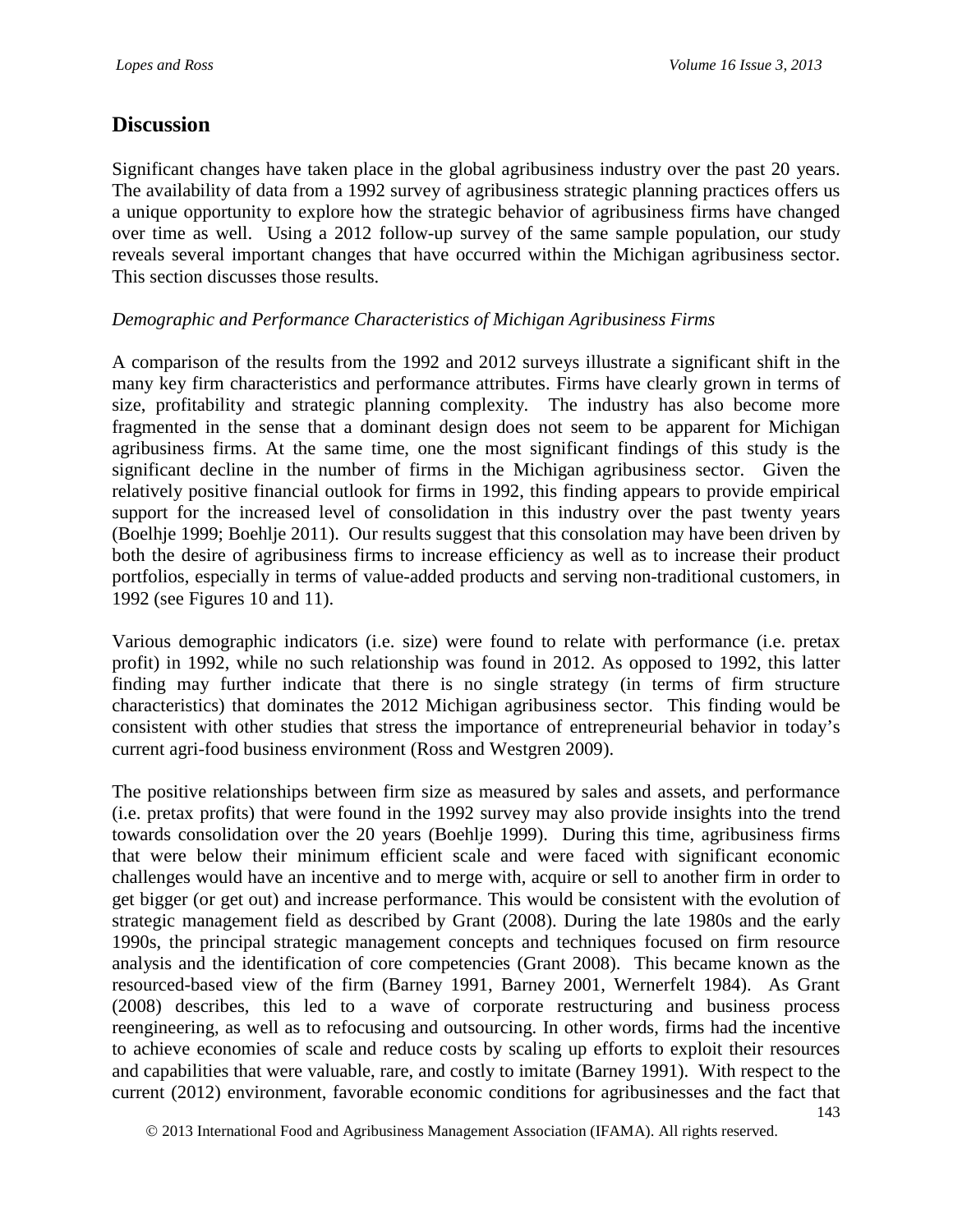the group of firms surveyed showed high heterogeneity could mean that this is a period where firms are typically above the minimum efficiency scale and are pursuing strategies related to growth and differentiation as illustrated in Table 10 (see Appendix).

#### *Planning Activities and Performance*

In the past 20 years, a clear change in the use of strategic planning activities was observed, as shown in Table 7 (see Appendix) and Figure 13. There was a clear and significant increase in the average percentage of "formally used" planning activities and a clear and significant decrease in the average percentage of "not used" activities. This finding is illustrated in Table 8. Overall, it appears that Michigan agribusiness firms are taking a more comprehensive approach in their strategic planning activities.

In 2012, five of the thirteen planning activities were found to have a significant positive covariance with firm performance (i.e. pretax profit) or the firms' level of satisfaction with performance. Even more interestingly, three of these five tools were also found to positively relate with performance (i.e. pretax profit) in 1992. This finding highlights the importance of these activities for the success of agribusiness firms as well as the robustness of these strategic planning tools over time. The three strategic planning activities were: (1) *Mission and objective statements*; (2) *External analysis of the industry characteristics and conditions*; and (3) *Annual operational and capital budgets and projections of sales and/or cash flows*. These findings further provide evidence that strategic planning activities have a positive effect on agribusiness performance. However, the fact that only some of the activities were found to be significantly related seems to suggest that not all planning activities are necessary for success, and that this may be especially true for an industry as diverse as agribusiness.

The results of a cluster analysis, which grouped firms according to their strategic planning intensity, also were mixed with respect to identifying a planning-performance relationship. No identifiable relationship was evident in 1992; however, in 2012 a positive and significant covariance was found between performance and the level of planning undertaken by firms. These findings support our hypothesis that performance is positively correlated with strategic planning but only for the later period. Given these mixed results, Michigan agribusiness firms are advised to make mission and objective statements, external analysis and annual operating and capital budgeting practices a regular part of their strategic planning programs while also continuing to use and explore other various strategic planning activities.

As mentioned previously, the existence of planning-performance relationship has been the center of debate in the past. The fact that a positive relationship was found in one period and not another appears to be consistent with other studies such as Boyd (1991) that found this relationship to be not always present and sometimes negative. What this study does show is that for this particular industry at a specific time, strategic planning and firm success have a positive relationship. Furthermore, together with the changes in demographics illustrated earlier, these results tell the story of an industry that has seen the usage of planning activities increase over the last 20 years and, at the same time, realized performance improvements and higher levels of performance satisfaction.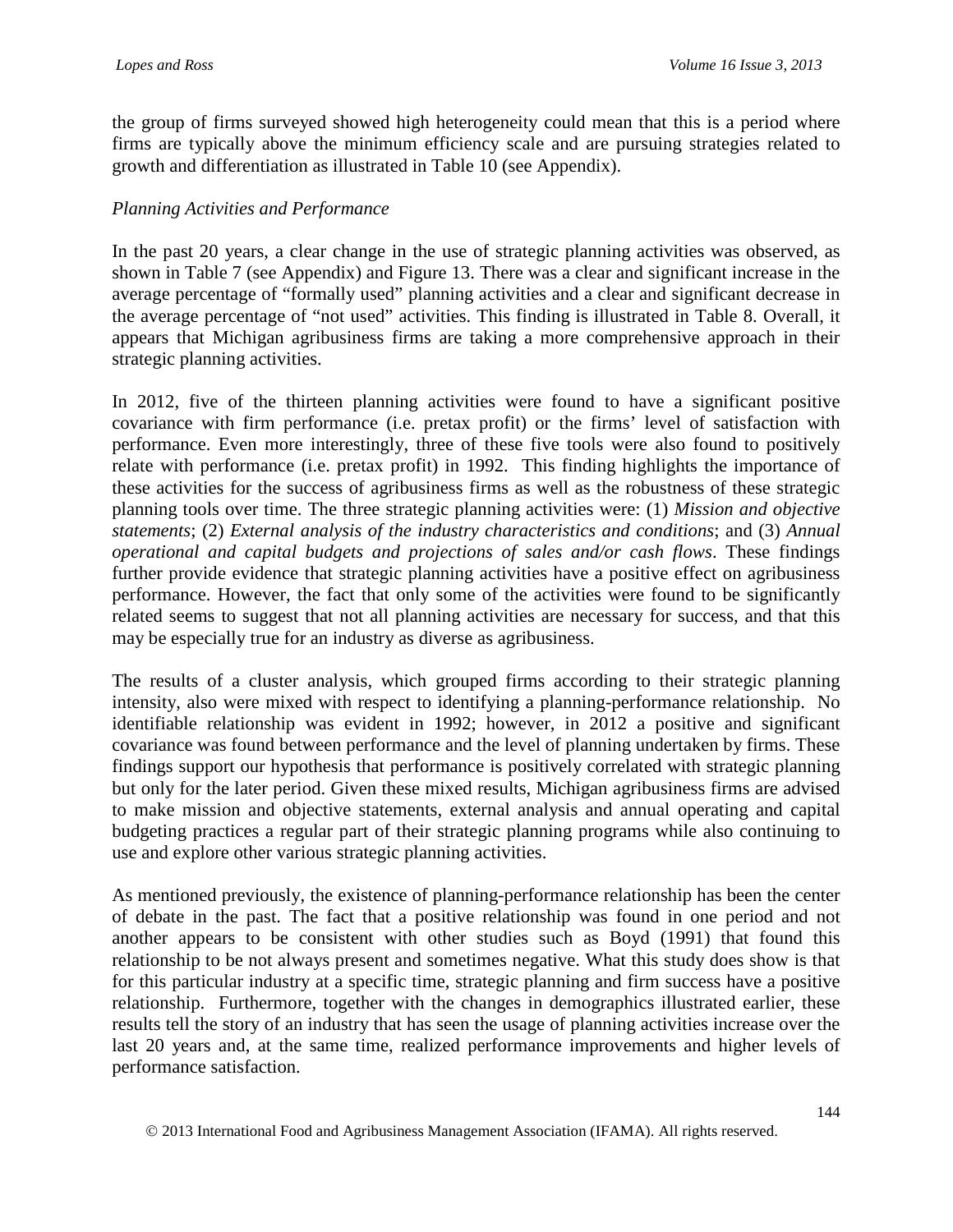Although this study presents a unique examination of agribusiness strategic planning activity over time, it is limited in several ways. One particular limitation of this study is that given the small sample size in 2012, we are not able to provide a more comprehensive analysis of the drivers of the strategic planning-performance relationship. For example, we are not able to parse out whether the increased usage of strategic planning activities or the positive effect of strategic planning on performance in 2012 is a result of the increased size of Michigan agribusiness firms (and the resulting increased internal complexity of their activities) or due to the dramatic external changes that have occurred in the agribusiness sector over the past twenty years. It would also have been particularly informative to be able to more directly compare firms across the two sample periods. This might help us determine whether the importance of strategic planning activities is different or has changed over time for different firm criteria such as firm size, products or services offered, or level of vertical integration. The authors acknowledge that this is an important area of study and encourage future research on this issue.

Readers are also cautioned to interpret the performance relationships presented in this study in light of the potential for the results to reflect common method bias. While efforts were taken to remedy and identify any potential common method bias problems, we acknowledge this is a potential issue in survey research when data for all variables are acquired from a single source (Chang et al. 2010, Podsakoff et al. 2003). Although often difficult for relatively small private firms, future research should attempt to collect data from multiple respondents in the same the agribusiness firm or industry experts in order to obtain separate data sources for important independent and dependent variables (i.e. firm demographics, strategic planning activities, and firm performance) where possible.

Finally, the analysis in this study is limited to Michigan agribusiness firms and the findings of this study may not be valid for other contexts. Agribusiness managers and scholars are encouraged to compare the characteristics of the Michigan agribusiness sector with the agribusiness sectors in their regions and to judge whether the same findings would be relevant. Furthermore, future research should look to replicate this study in our regions, both at a national and an international level.

# **Conclusions**

Significant changes have taken place in the global agribusiness industry over the past 20 years. The availability of data from a 1992 survey of Michigan agribusiness strategic planning practices offers us a unique opportunity to explore how the strategic behavior of agribusiness firms have changed over time as well. Using a 2012 follow-up survey of the same sample population, the purpose of our study was to explore how the strategic planning behavior of firms in the Michigan agribusiness sector had changed over the 20-year period. The results illustrate several important findings for agribusiness managers and scholars.

This study highlights that the number of Michigan agribusiness firms has declined significantly from 1992 potentially reflecting a period of consolidation in the industry. Furthermore, compared to their 1992 counterparts, Michigan agribusiness firms are larger, more profitable, and engage in a greater level of strategic planning activity in 2012. This study also finds that the diversity of Michigan agribusiness firms has also increased over the past twenty years with a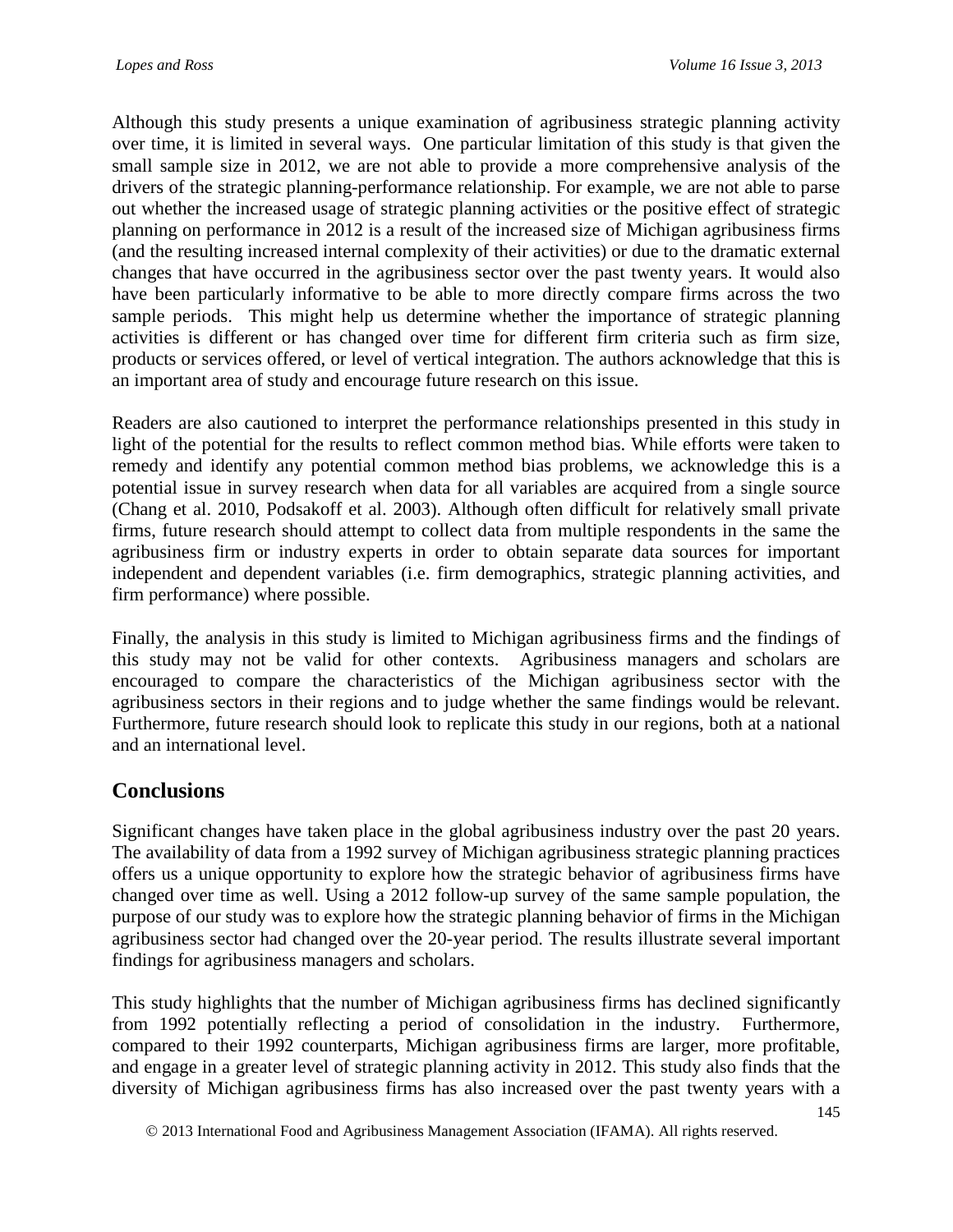relatively equal distribution of firms across various size and business organization categories. As in 1992, Michigan agribusiness firms are optimistic about their performance over the next five years and look to implement a range of growth activities during this period. Finally, we find support that strategic planning activities are positively related to firm performance. Three particular strategic planning activities were found to have a robust positive relationship with firm performance in 1992 and 2012, namely (1) *a statement of mission and objectives*; (2) an *external analysis of the industry characteristics and conditions*; and (3) an *annual operational and capital budgets with projections of sales and/or cash flows.* Managers of agribusiness firms may want to adopt these strategic management practices if they have not already.

## **References**

- Andersen, T. J. 2000. Strategic planning, autonomous actions and corporate performance. *Long Range Planning* 33(2): 184-200.
- Ansoff, I. 1965. *Corporate Strategy.* New York: McGraw Hill.
- Baker, G. A., and J. K. Leidecker. 2001. Does it pay to plan? Strategic planning and financial performance. *Agribusiness* 17(3): 355-364.
- Barney, J. B. 1991. Firm resources and sustained competitive advantage. *Journal of Management* 17(1): 99-120.
- Barney, J. B. 2007. Gaining and sustaining competitive advantage, 3<sup>rd</sup> edition. Upper Saddle River, NJ: Prentice Hall.
- Boehlje, M. 1999. Structural changes in the agricultural industries: How do we measure, analyze and understand them? *American Journal of Agricultural Economics* 81(5): 1028-1041.
- Boehlje, M., M. Roucan-Kane, and S. Bröring. 2011. Future agribusiness challenges: Strategic uncertainty, innovation and structural change. *International Food and Agribusiness Management Review* 14 (5): 53-82.
- Boyd, B. K. 1991. Strategic planning and financial performance: A meta-analytical review. *Journal of Management Studies* 28(4): 353-374.
- Capon, N., J. U. Farley, and J. M. Hulbert. 1994. Strategic planning and financial performance: More evidence. *Journal of Management Studies* 31(1): 105-110.
- Chandler, A. 1962. *Strategy and structure: Chapters in the history of industrial enterprise.* New York: Doubleday.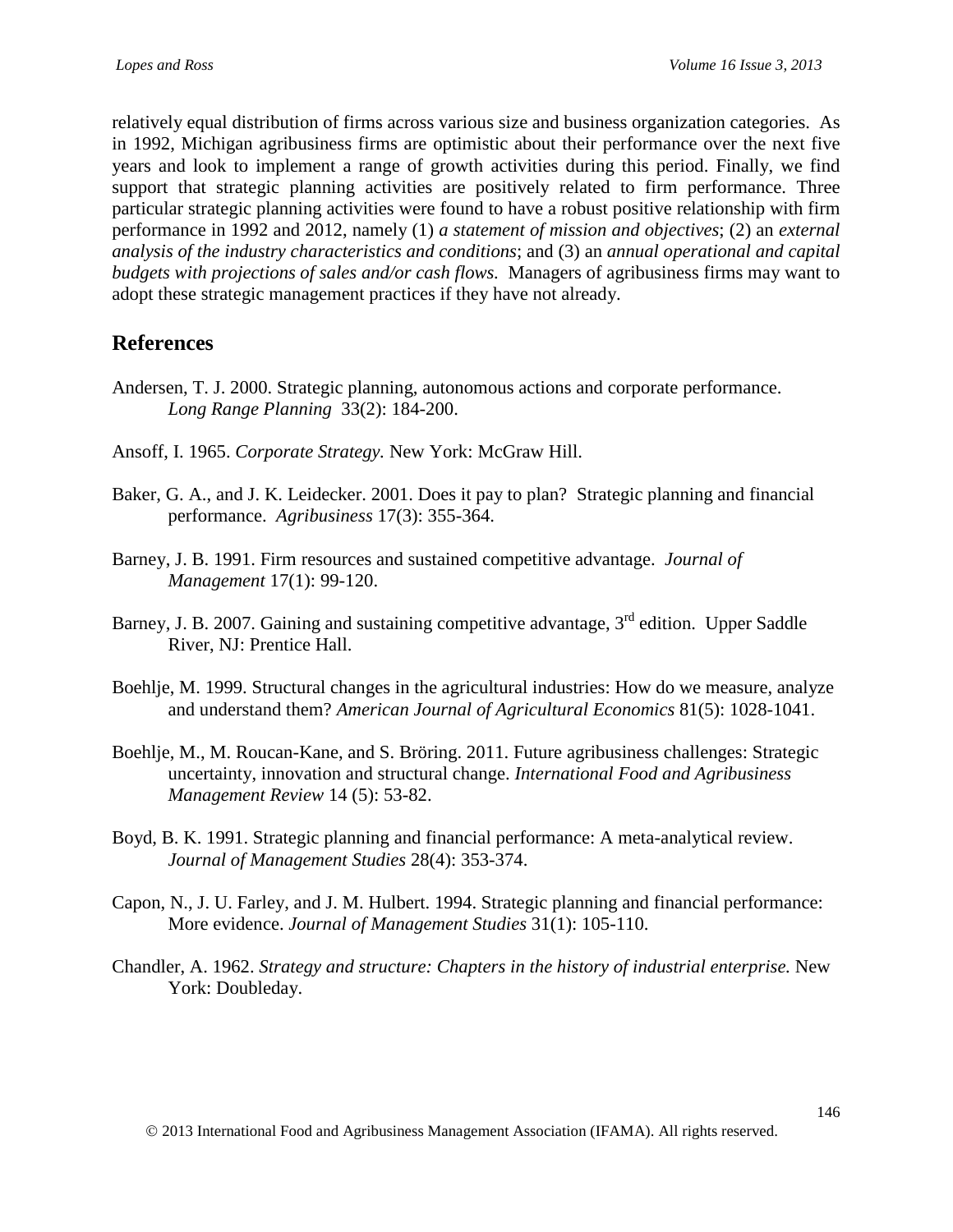- Chang, S-J, A. van Witteloostuijn, and L. Eden. 2010. From the Editors: Common method variance in international business research. *Journal of International Business Studies* 41: 178-184.
- Donaldson, L. 2001. *The contingency theory of organizations*. Thousand Oaks, CA: Sage Publications.
- Eden, C., and F. Ackerman. 1998. *Making strategy: The journey of strategic management*. Thousand Oaks, CA: Sage Publications.
- Freedonia Group. 2012. *Seeds: United States*. Freedonia Focus Reports: US Collection. [http://www.freedoniafocus.com](http://www.freedoniafocus.com/) [accessed June 1, 2012].
- Grant, R. M. 2008. *Contemporary strategy analysis, 6th edition*. Oxford: John Wiley and Sons.
- Learned, E. P., C. R. Christiansen, K. Andrew, and W. D. Guth. 1969. *Business policy, text and cases*. Homewood, IL: Irwin.
- Mintzberg, H., B. Ahlstrand, and J. Lampel. 1998. *Strategy safari: A guided tour through the wilds of strategic management.* New York: The Free Press.
- Mintzberg, H. B. 2009. *Managing*. San Francisco, CA: Berret-Koehler Publishers, Inc.
- Morgan, G. 2006. *Images of Organization*. Thousand Oaks: Sage Publications.
- Peterson, C. H., and M. Silas. 1995. The impact of planning activities on the performance and expectations of Michigan input supply and grain handling firms. Department of Agricultural Economics Working Paper, Michigan State University.
- Podsakoff, P. M., S. B. MacKenzie, J. Y. Lee, and N. P. Podsakoff. 2003. Common method bias in behavioral research: A critical review of the literature and recommended remedies. *Journal of Applied Psychology* 88: 879-903.
- Porter, M. E. 1979. How competitive forces shape strategy. *Harvard Business Review,* March-April: 2-10.
- Porter, M. E. 1980. *Competitive strategy*. New York: The Free Press.
- Porter, M. E. 1985. *Competitive advantage*. New York: The Free Press.
- Porter, M. E. 1996. What is strategy? *Harvard Business Review*, November-December: 61-78.
- Rhyne, L. C. 1987. Contrasting planning systems in high, medium and low performance Companies. *Journal of Management Studies* 24(4): 363-385.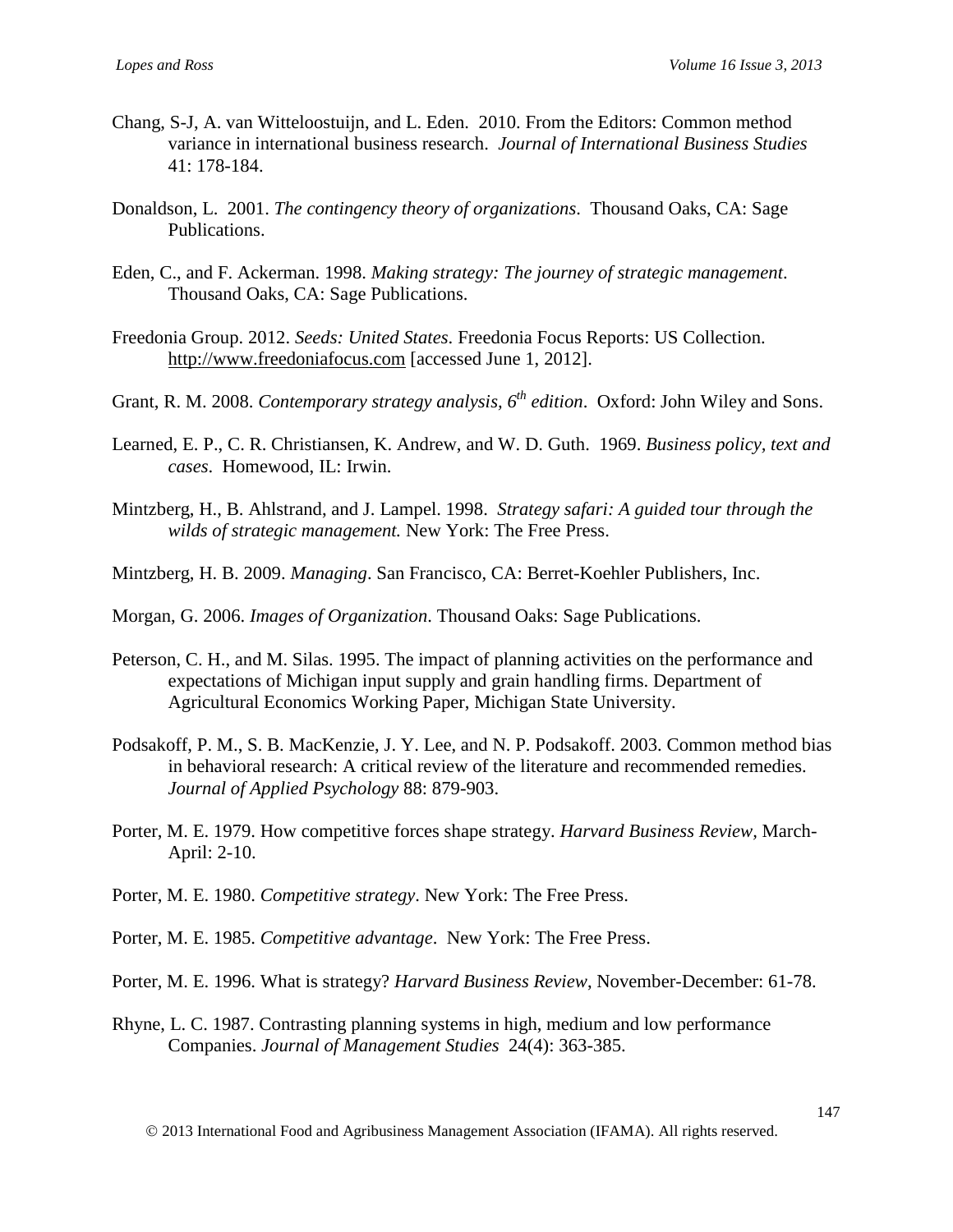- Ross, R.B. and R.E. Westgren. 2009. An agent-based model of entrepreneurial behavior in agrifood markets. *Canadian Journal of Agricultural Economics* 57(4): 459-480.
- Ross, R. B., N. Paulson, and E. T. Micheels. 2013. The Effects of an entrepreneurial orientation on performance: An examination of commercial-scale grain farms in Illinois. Department of Agricultural, Food, and Resource Economics Working Paper, Michigan State University.
- Selznick, P. 1957. *Leadership in administration: A sociological interpretation*. Evanston, IL: Row, Peterson.
- Thune, S. S., and R. J. House. 1970. Where long-range planning pays off. *Business Horizons* 13(4): 81-87.
- Wernerfelt, B. 1984. A resource-based view of the firm. *Strategic Management Journal* 5: 171- 180.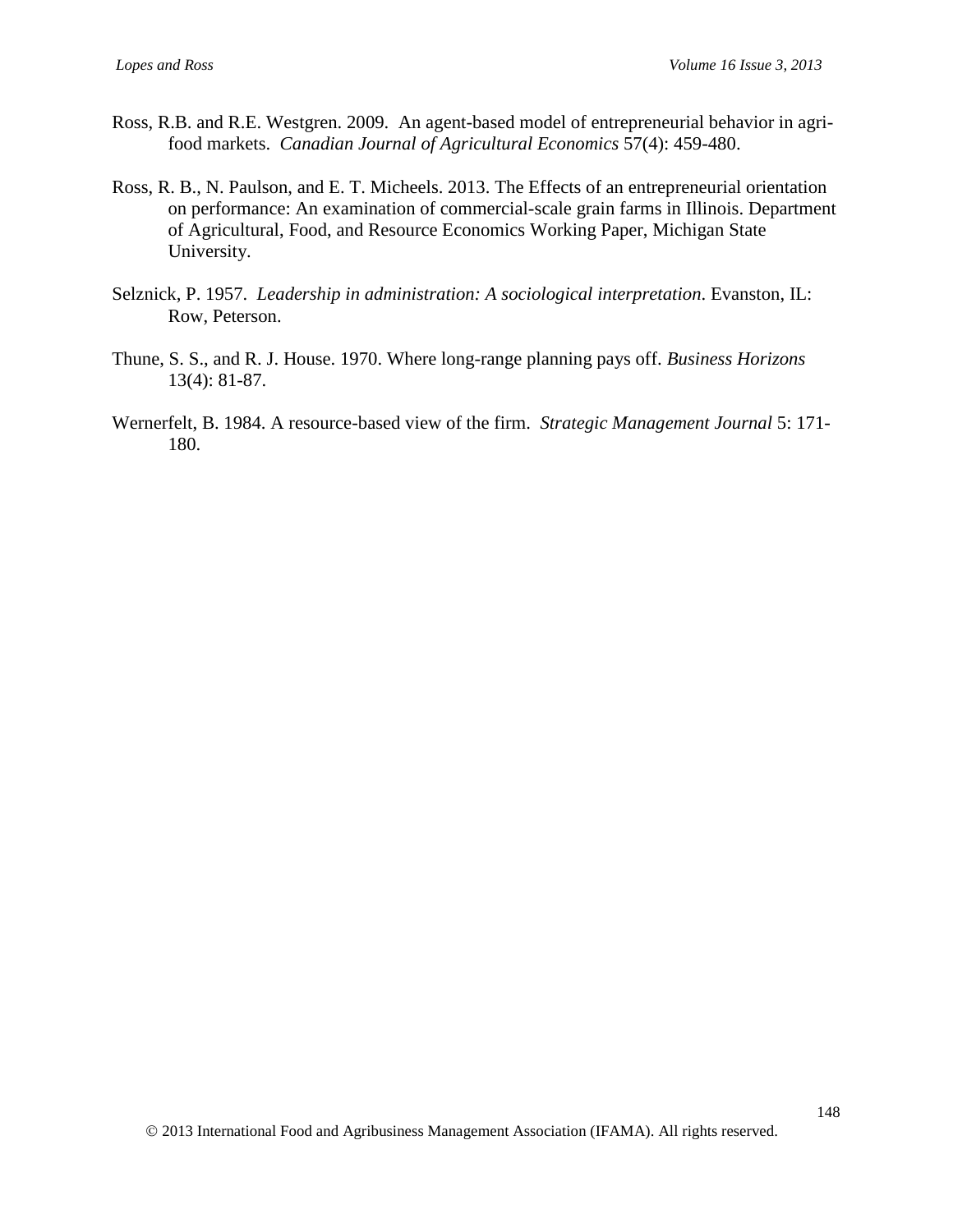# **Appendix**

## **Table 7.** Usage of Strategic Planning Activities, 1992 vs. 2012.<sup>[11](#page-26-0)</sup>

| Usage of planning activities in the two surveyed years                                                                               |                                      |          |                |          |                           |                      |           |
|--------------------------------------------------------------------------------------------------------------------------------------|--------------------------------------|----------|----------------|----------|---------------------------|----------------------|-----------|
| <b>Activity</b>                                                                                                                      | Factor                               |          | N <sub>O</sub> |          | Yes,<br><b>Informally</b> | <b>Yes, Formally</b> |           |
|                                                                                                                                      |                                      |          | 1992 2012      |          | 1992 2012                 |                      | 1992 2012 |
| An annual operating and/or capital<br>budget including sales and/or cash flow<br>projections                                         | Short-Range<br>Planning factor       | 10% 6%   |                | 28% 24%  |                           | 62%                  | 71%       |
| Mission Statement or Statement of<br>specific business objectives                                                                    |                                      | 16%      | 3%             | 42%      | 21%                       | 42%                  | 76%       |
| An environmental management plan                                                                                                     | <b>Goals Setting</b>                 |          | 24% 12%        | 20% 18%  |                           | 56%                  | 71%       |
| A food safety and/or sustainability<br>management plan                                                                               | and Review<br>Factor                 |          | $N/A$ 18%      | $N/A$ 6% |                           | N/A 76%              |           |
| Inclusion of non-management personnel<br>in planning process                                                                         |                                      |          | 18% 24%        | 59% 45%  |                           | 23% 30%              |           |
| A 3 to 5 year general business plan to<br>guide operations including a facilities<br>plan, personnel plan and/or a financial<br>plan | Long-Range<br><b>Planning Factor</b> |          | 15% 12%        | 44% 32%  |                           | 41% 56%              |           |
| A management succession plan                                                                                                         |                                      | $N/A$ 9% |                |          | N/A 59%                   | $N/A$ 32%            |           |
| A personnel management plan                                                                                                          |                                      | 39%      | 12%            | 45% 50%  |                           | 17%                  | 38%       |
| Review internal strengths and<br>weaknesses                                                                                          |                                      | 25%      | 9%             | 52%      | 41%                       | 23%                  | 50%       |
| Review opportunities/threats                                                                                                         |                                      | 26%      | 12%            | 55%      | 47%                       | 20%                  | 41%       |
| analysis of competitors' strengths and<br>weaknesses                                                                                 | Strategic                            | 24%      | 18%            | 58% 56%  |                           | 18%                  | 26%       |
| An analysis of business conditions<br>including trade area information, legal<br>and regulatory changes,<br>and/or industry trends   | Analysis Factor                      | 12%      | 12%            | 60% 53%  |                           | 28%                  | 35%       |
| An annual analysis of firm performance<br>by department, product line, and/or<br>employee performance                                |                                      | 7%       | 9%             | 39%      | 21%                       | 54%                  | 71%       |

**Note.** 1992: N= 192 to 199; 2012: N= 33 to 34.

<span id="page-26-0"></span><sup>&</sup>lt;sup>11</sup> The definitions given for each type of usage in the surveys were as follows: "Yes, Informally" means that you regularly engage in the activity but rather than produce a formal, written document you keep the ideas either in your mind or in some informal written form. Yes, Formally" means that you regularly engage in the activity and you produce a formal document to guide management action. In order to compare the responses in the two surveyed years, the data from figure 6 was condensed to the format in the 2012 survey.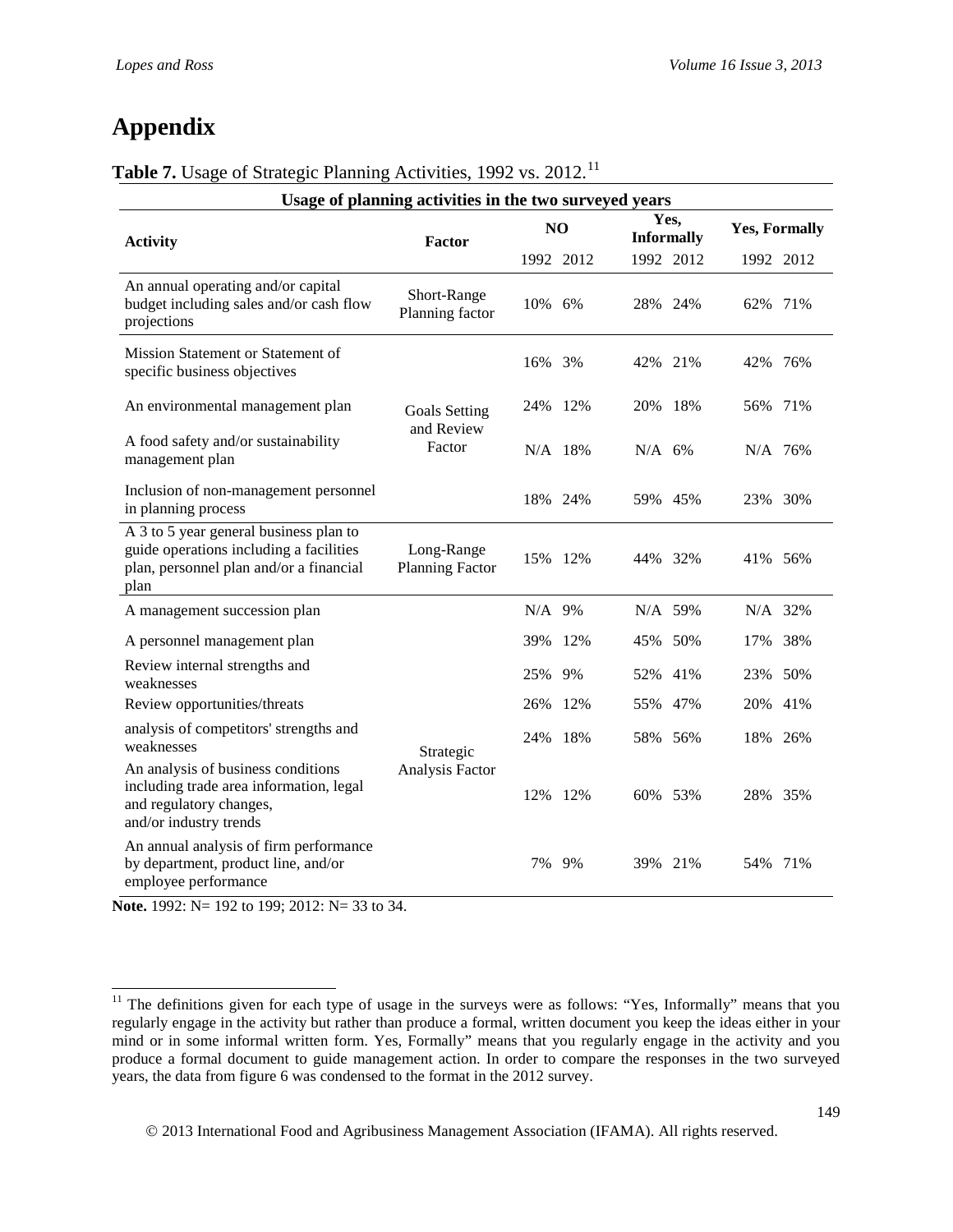| <b>Variable</b>                                                | <b>Covariance</b> | p-value      |
|----------------------------------------------------------------|-------------------|--------------|
| A mission statement                                            | 0.06              | 0.96         |
| Statement of specific business objectives                      | 0.13              | $0.04**$     |
| A 3 to 5 year general plan to guide operations                 | 0.01              | 0.44         |
| A 3 to 5 year facilities plan                                  | 0.03              | $0.07*$      |
| A 3 to 5 years personnel plan                                  | 0.08              | 0.80         |
| A 3 to 5 years financial plan                                  | $-0.05$           | 0.57         |
| An annual operating budget                                     | 0.01              | 0.46         |
| An annual capital budget                                       | 0.06              | 0.37         |
| Monthly cash flow projections for the coming year              | $-0.04$           | 0.25         |
| An annual sales plan                                           | 0.07              | ${<}0.01***$ |
| An annual plan for the use and maintain of facilities          | 0.05              | 0.77         |
| An annual plan for personnel replacements and promotions       | 0.09              | 0.21         |
| An annual budget for each department                           | 0.03              | 0.74         |
| A review of internal strengths and weaknesses                  | 0.17              | $0.05**$     |
| A review of opportunities and threats from outside of the firm | $-0.02$           | 0.50         |
| An analysis of competitors' strengths and weaknesses           | 0.03              | $0.04**$     |
| An analysis of trade area data to evaluate market potential    | 0.11              | 0.81         |
| An analysis of business conditions at local or state levels    | 0.03              | 0.22         |
| Analysis of industry trends                                    | 0.08              | ${<}0.01***$ |
| An annual analysis of each department's performance            | 0.04              | 0.86         |
| An annual analysis of each product line's performance          | 0.01              | 0.30         |
| An annual evaluation of each employee's performance            | 0.18              | $0.06*$      |
| An environmental disaster plan                                 | 0.05              | 0.13         |
| Input from non-management employees in planning                | 0.01              | $0.09*$      |
| A wage and salary plan                                         | 0.13              | 0.36         |

**Table 9.** Relationship Between Strategic Planning Activity and Pretax Profit,1992.

Note. \*=10% significance level. \*\*= 5% significance level. \*\*\*=1% significance level.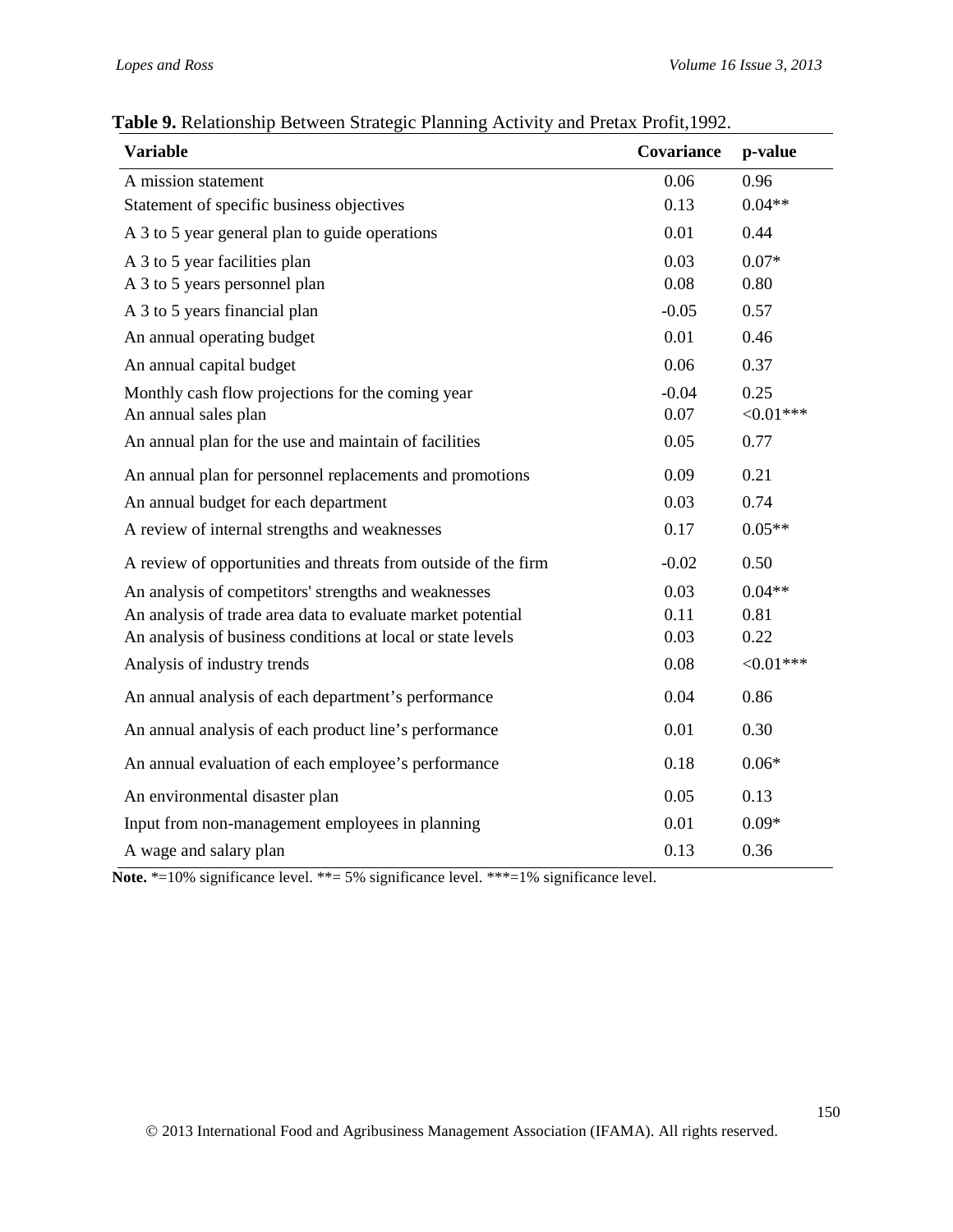| Planning activities correlated with profit                                                                                      | Covariance | p-value  |
|---------------------------------------------------------------------------------------------------------------------------------|------------|----------|
| Mission Statement or Statement of specific business objectives                                                                  | 0.15       | $0.03**$ |
| A 3 to five year general business plan to guide operations including a<br>facilities plan, personnel plan and/or financial plan | 0.14       | 0.10     |
| An annual operating and/or capital budget including sales and/or cash<br>flow projections                                       | $-0.02$    | 0.98     |
| A review of its internal strengths and weaknesses                                                                               | 0.07       | 0.73     |
| A review of opportunities and threats from outside the firm                                                                     | 0.14       | 0.35     |
| An analysis if competitors' strengths and weaknesses                                                                            | 0.19       | 0.10     |
| An analysis of business conditions including trade area information,<br>legal and regulatory changes,<br>and/or industry trends | 0.21       | $0.01**$ |
| An analysis of firm performance by department, product line, and/or<br>employee performance                                     | 0.10       | 0.64     |
| A food safety and sustainability management plan                                                                                | $-0.04$    | 0.35     |
| An environmental management plan                                                                                                | 0.01       | 0.12     |
| A management succession plan                                                                                                    | 0.12       | 0.20     |
| Non-management personnel included in the planning process                                                                       | 0.12       | 0.50     |

| Table 10. Relationship Between Strategic Planning Activity and Pretax Profit, 2012. |  |  |  |  |  |
|-------------------------------------------------------------------------------------|--|--|--|--|--|
|-------------------------------------------------------------------------------------|--|--|--|--|--|

**Note.** \*\*=5% significance level.